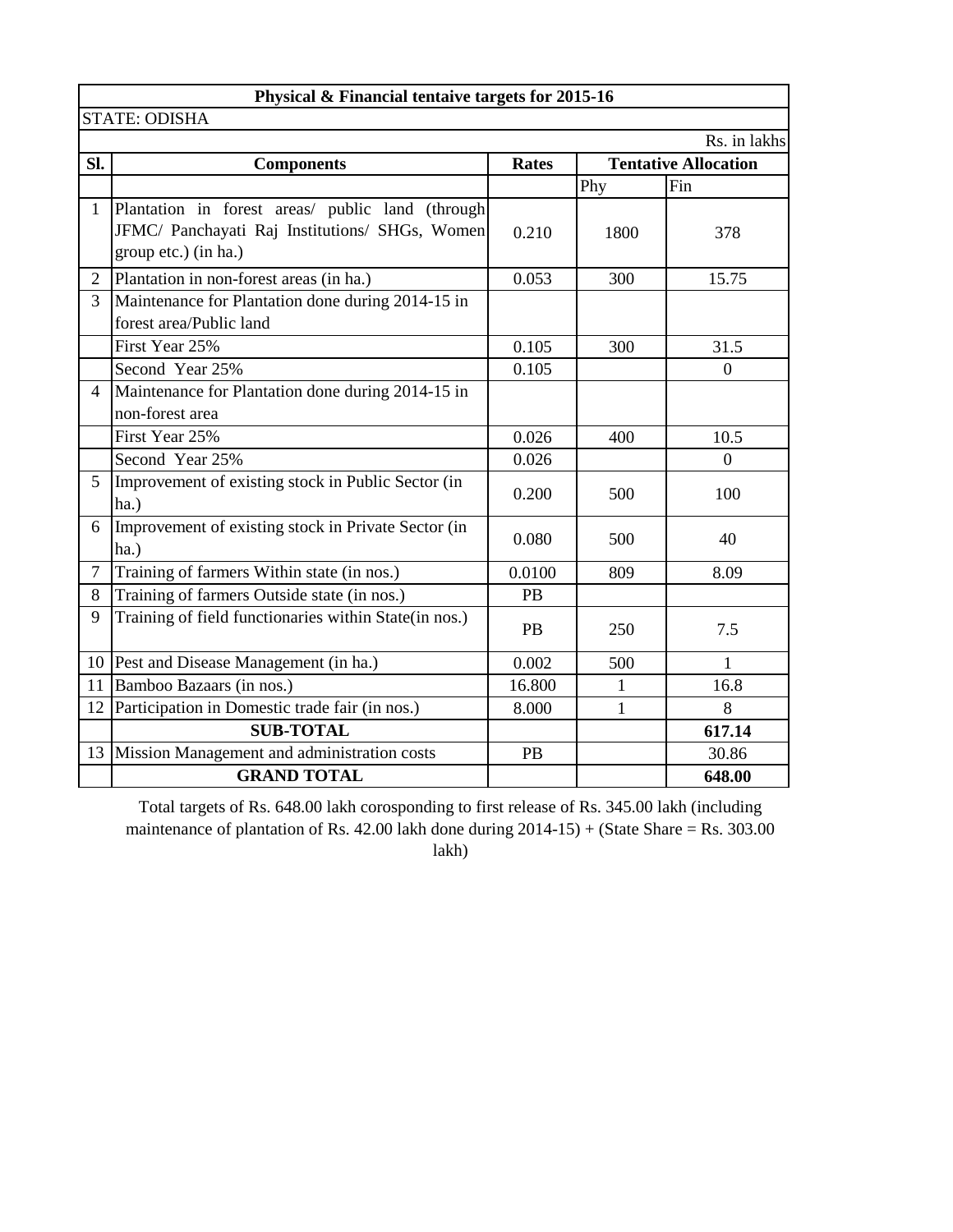|                | Physical & Financial Targets, Allocation and Achievements for 2015-16                                                                                     |              |                |                            |  |  |  |  |  |  |  |  |
|----------------|-----------------------------------------------------------------------------------------------------------------------------------------------------------|--------------|----------------|----------------------------|--|--|--|--|--|--|--|--|
|                | STATE: ARUNACHAL PRADESH                                                                                                                                  |              |                |                            |  |  |  |  |  |  |  |  |
|                |                                                                                                                                                           |              |                | Rs. in lakhs               |  |  |  |  |  |  |  |  |
| Sl.            | <b>Components</b>                                                                                                                                         | <b>Rates</b> |                | <b>Allocation Proposed</b> |  |  |  |  |  |  |  |  |
|                |                                                                                                                                                           |              | Phy            | Fin                        |  |  |  |  |  |  |  |  |
| $\mathbf{1}$   | Small Nurseries in public sector (in nos.)                                                                                                                | 10.000       | $\overline{2}$ | 20.00                      |  |  |  |  |  |  |  |  |
| $\overline{2}$ | Plantation in forest areas/ public land (through JFMC/<br>Panchayati Raj Institutions/ SHGs, Women group etc.) (in<br>ha.) (including 100 ha Moso Bamboo) | 0.210        | 800            | 168.00                     |  |  |  |  |  |  |  |  |
| 3              | Plantation in non-forest areas (in ha.)                                                                                                                   | 0.053        | 2910           | 152.78                     |  |  |  |  |  |  |  |  |
| $\overline{4}$ | Maintenance for Plantation w.e.f. 2014-15 in forest<br>area/Public land                                                                                   |              |                |                            |  |  |  |  |  |  |  |  |
|                | First Year 25%                                                                                                                                            | 0.105        | 300            | 31.50                      |  |  |  |  |  |  |  |  |
| 5 <sup>1</sup> | Maintenance for Plantation w.e.f. 2014-15 in non-forest<br>area                                                                                           |              |                |                            |  |  |  |  |  |  |  |  |
|                | First Year 25%                                                                                                                                            | 0.026        | 1200           | 31.50                      |  |  |  |  |  |  |  |  |
| 6              | Improvement of existing stock in Public Sector (in ha.)                                                                                                   | 0.200        | 500            | 100.00                     |  |  |  |  |  |  |  |  |
| $\tau$         | Improvement of existing stock in Private Sector (in ha.)                                                                                                  | 0.080        | 500            | 40.00                      |  |  |  |  |  |  |  |  |
| 8              | Training of farmers Within state (in nos.)                                                                                                                | 0.0100       | 500            | 5.00                       |  |  |  |  |  |  |  |  |
| 9              | Training of field functionaries within State(in nos.) (250<br>man-days)                                                                                   | 0.003        | 250            | 0.75                       |  |  |  |  |  |  |  |  |
| 10             | Participation in Domestic trade fair (in nos.)                                                                                                            | 8.000        | 1              | 8.00                       |  |  |  |  |  |  |  |  |
| 11             | <b>Evaluation and Monitoring</b>                                                                                                                          | PB           |                | 1.00                       |  |  |  |  |  |  |  |  |
| 12             | Coloured brochures and leaflets                                                                                                                           | <b>PB</b>    |                |                            |  |  |  |  |  |  |  |  |
| 13             | Innovative Interventions, if any (in nos.)                                                                                                                |              |                |                            |  |  |  |  |  |  |  |  |
|                | Common Facility Centre (Project may be submitted for<br>approval of EMC)                                                                                  | PB           |                | 50.00                      |  |  |  |  |  |  |  |  |
|                | Creation and expansion of Moso Plantation                                                                                                                 | PB           |                |                            |  |  |  |  |  |  |  |  |
|                | <b>SUB-TOTAL</b>                                                                                                                                          |              |                | 608.53                     |  |  |  |  |  |  |  |  |
| 14             | Mission Management and administration costs                                                                                                               | 5%           |                | 30.43                      |  |  |  |  |  |  |  |  |
|                | <b>GRAND TOTAL</b>                                                                                                                                        |              |                | 638.95                     |  |  |  |  |  |  |  |  |

Total targets of Rs. 638.92 lakh corosponding to total available balance of Rs. 350.96 (first release of Rs.350.00 lakh + Rs. 0.96 lakh as unspent balance) (including maintenance of plantation of Rs. 63.00 lakh done during  $2014-15$ ) + (State Share = Rs. 287.96 lakh)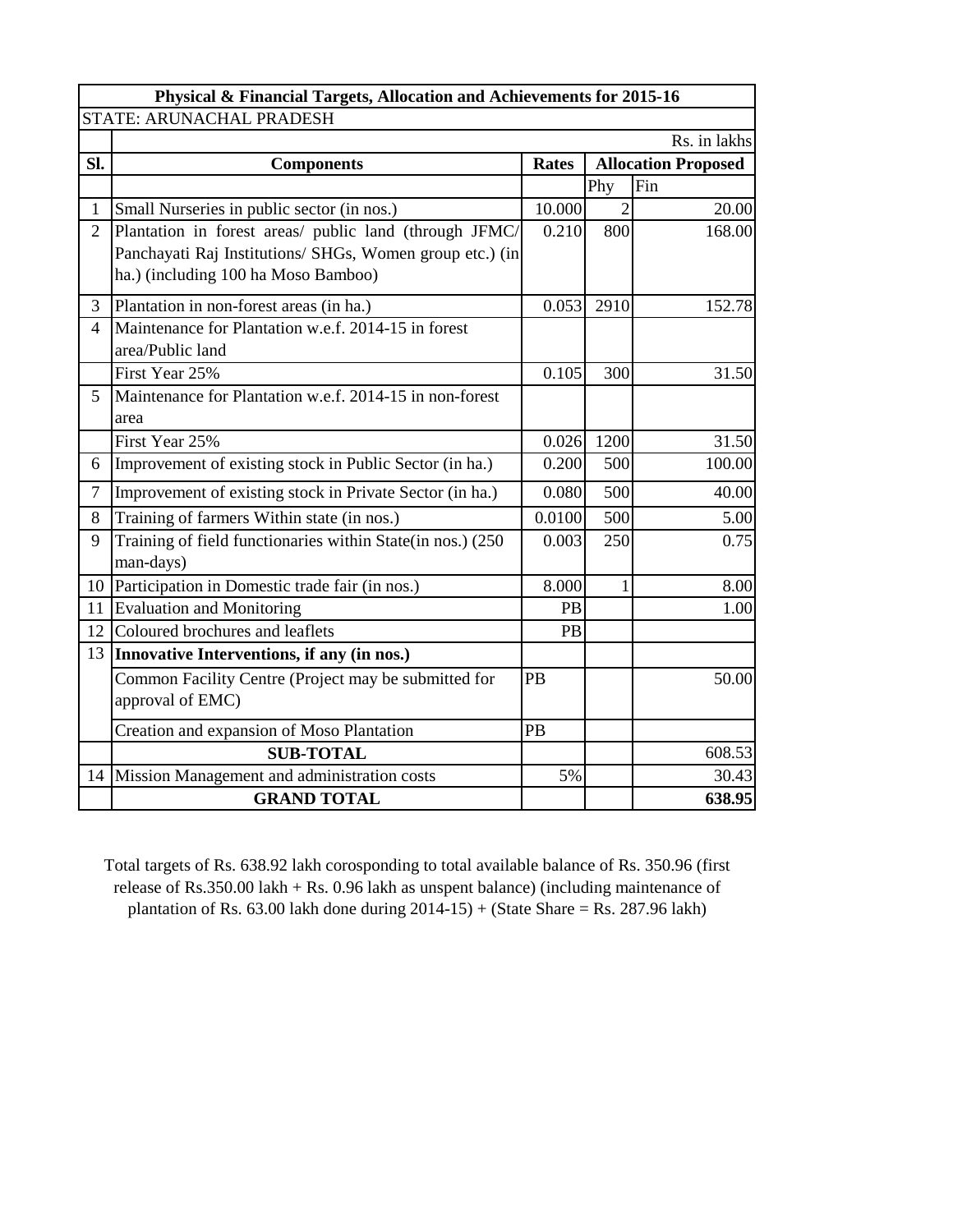|                | Physical & Financial Targets proposed by State and Tentative Allocation for 2015-16 |              |                |                             |  |
|----------------|-------------------------------------------------------------------------------------|--------------|----------------|-----------------------------|--|
|                | <b>STATE: MIZORAM</b>                                                               |              |                |                             |  |
|                |                                                                                     |              |                | Rs. in lakhs                |  |
| Sl.            | <b>Components</b>                                                                   | <b>Rates</b> |                | <b>Tentative Allocation</b> |  |
|                |                                                                                     |              |                | <b>Proposed</b>             |  |
|                |                                                                                     |              | Phy            | Fin.                        |  |
| $\mathbf{1}$   | Small Nurseries in public sector (in nos.)                                          | 10.000       | $\overline{2}$ | 20.00                       |  |
| $\overline{2}$ | Plantation in forest areas/ public land (through JFMC/                              |              |                |                             |  |
|                | Panchayati Raj Institutions/ SHGs, Women group etc.) (in                            | 0.210        | 2100           | 441.00                      |  |
|                | ha.) (including 500 ha Govt. Land)                                                  |              |                |                             |  |
| 3              | Plantation in non-forest areas (in ha.) With Drip Irrigation                        | 0.0735       | 1250           | 91.88                       |  |
| $\overline{4}$ | Maintenance for Plantation upto 2014-15 in forest area                              | 0.105        | 500            | 52.50                       |  |
| 5              | Maintenance for Plantation upto 2014-15 in non-forest area                          | 0.026        | 2000           | 52.50                       |  |
| 6              | Improvement of existing stock in Public Sector (in ha.)                             | 0.200        | 400            | 80.00                       |  |
| $\tau$         | Training of farmers Within state (in nos.)                                          | 0.0100       | 90             | 0.90                        |  |
| 8              | Training of farmers Outside state (in nos.) (50X7)                                  | 0.010        | PB             | 3.50                        |  |
| 9              | Training of field functionaries within State(in nos.)                               | 0.003        | 340            | 1.02                        |  |
| 10             | Demonstration of Technology in Forest Areas(in nos.)                                | 0.500        | $\mathbf{1}$   | 0.50                        |  |
| 11             | Workshop/Seminars at: State Level (in nos.)                                         | 3.000        | 1              | 3.00                        |  |
| 12             | Pest and Disease Management (in ha.)                                                | 0.002        | 200            | 0.40                        |  |
| 13             | Retail Outlets near villages (in nos.)                                              | 5.000        | $\theta$       | 0.00                        |  |
| 14             | Participation in International trade fair (in nos.)                                 | 24.000       |                | 0.00                        |  |
|                | 15 Participation in Domestic trade fair (in nos.)                                   | 8.000        | $\mathbf{1}$   | 8.00                        |  |
|                | 16 Evaluation and Monitoring                                                        | <b>PB</b>    |                | 1.00                        |  |
|                | 17 Promotional campaigns through Electronic/Audio-visual/                           | <b>PB</b>    |                | 1.00                        |  |
|                | Media/Newspapers                                                                    |              |                |                             |  |
|                | <b>SUB-TOTAL</b>                                                                    |              |                | 757.20                      |  |
| 19             | Mission Management and administration costs                                         | 5%           |                | 37.86                       |  |
|                | <b>GRAND TOTAL</b>                                                                  |              |                | 795.05                      |  |

Total targets of Rs. 795.00 lakh corosponding to total available balance with State of Rs. 450.00 (first release of Rs. 430.21 lakh + Rs. 19.79 lakh unspen balance of previous year) (including maintenance of plantation of Rs. 105.00 lakh done during 2014-15) + (State Share = Rs. 345.00 lakh)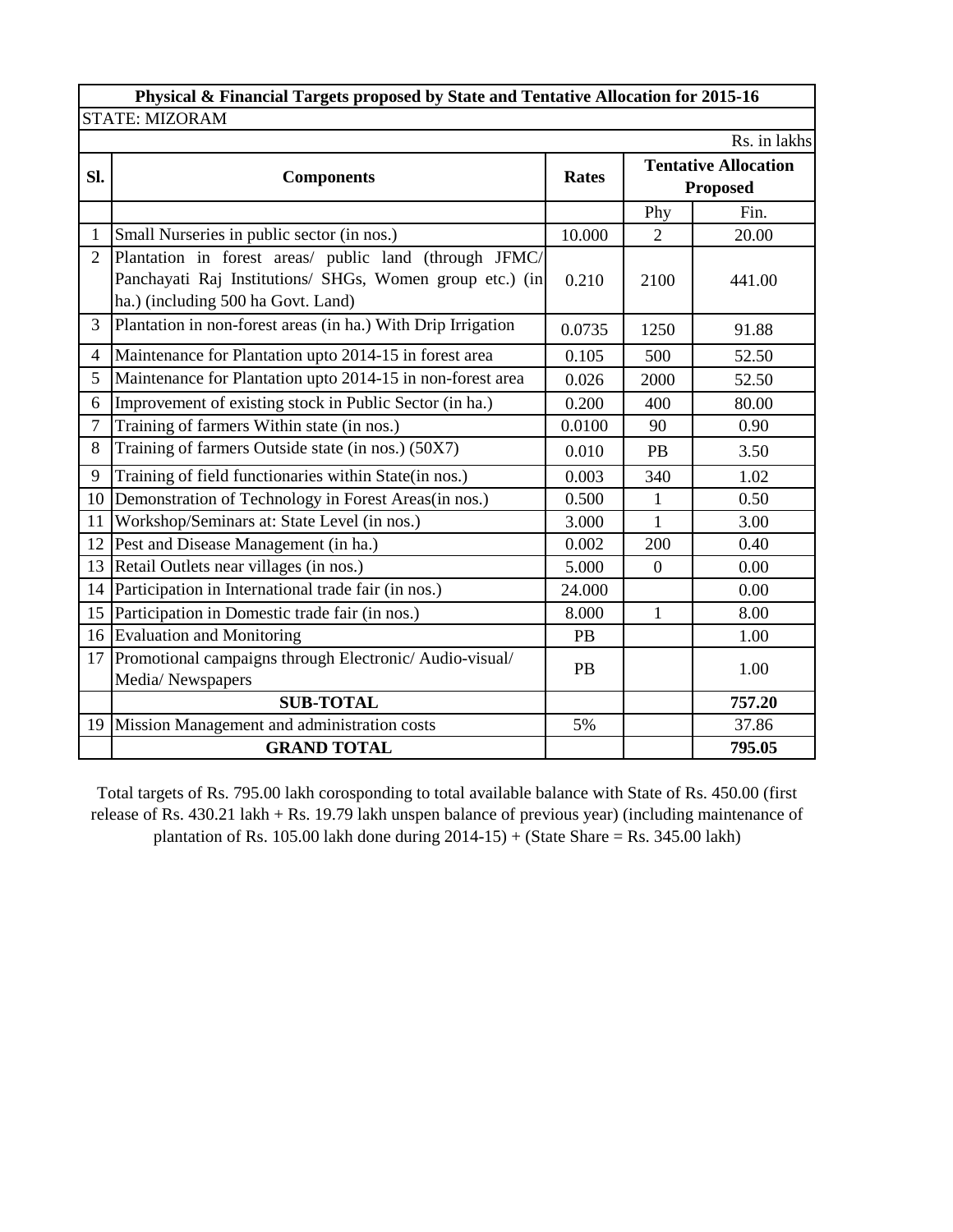## **Revised Physical & Financial Targets and Tentative Allocation for 2015-16**

|                 | <b>STATE: NAGALAND</b>                                                                                                  |           |                  |                             |
|-----------------|-------------------------------------------------------------------------------------------------------------------------|-----------|------------------|-----------------------------|
|                 |                                                                                                                         |           |                  | Rs. in lakhs                |
| Sl.             | <b>Components</b>                                                                                                       | Rates     |                  | <b>Tentative Allocation</b> |
|                 |                                                                                                                         |           | Phy              | Fin                         |
| 1               | Small Nurseries in public sector (in nos.)                                                                              | 10.000    | $\overline{2}$   | 20.00                       |
| $\overline{2}$  | Plantation in forest areas/ public land (through JFMC/ Panchayati Raj<br>Institutions/ SHGs, Women group etc.) (in ha.) | 0.210     | 2400             | 504.00                      |
| 3               | Maintenance for Plantation w.e.f. 2014-15 in forest area/Public land                                                    |           |                  | 0.00                        |
|                 | First Year 25%                                                                                                          | 0.105     | 1000             | 105.00                      |
|                 | Second Year 25%                                                                                                         | 0.105     |                  | 0.00                        |
| 4               | Improvement of existing stock in Public Sector (in ha.)                                                                 | 0.200     | 480              | 96.00                       |
| 5               | Training of farmers Within state (in nos.) (60X5)                                                                       | 0.010     | PB               | 3.00                        |
| 6               | Training of farmers Outside state (in nos.) (40X5)                                                                      | 0.010     | PB               | 2.00                        |
| $\overline{7}$  | Training of artisans within State(in nos.) (2X100X5)                                                                    | 0.010     | PB               | 10.00                       |
| 8               | Training of artisans outside to progressive states (in nos.) (1X20X5)                                                   | 0.010     | <b>PB</b>        | 1.00                        |
| 9               | Demonstration of Technology in Forest Areas(in nos.)                                                                    | 0.500     | $\overline{2}$   | 1.00                        |
| 10 <sup>1</sup> | Workshop/Seminars at: National Level (in nos.)                                                                          | 5.000     |                  | 0.00                        |
| 11              | Workshop/Seminars at: State Level (in nos.)                                                                             | 3.000     | $\mathbf{1}$     | 3.00                        |
| 12              | Retailo Outlet near village - public sector                                                                             | 5.000     | $\boldsymbol{0}$ | 0.00                        |
|                 | 13 Participation in Domestioc Trade fairs / exihibitions                                                                | 8.000     | $\mathbf{1}$     | 8.00                        |
| 14              | <b>Evaluation and Monitoring</b>                                                                                        | PB        |                  | 1.00                        |
|                 | 15 Coloured brochures and leaflets                                                                                      | PB        |                  | 1.15                        |
|                 | 16 Promotional campaigns through Electronic/Audio-visual/Media/<br>Newspapers                                           | <b>PB</b> |                  | 1.00                        |
|                 | 17 Database generation & Management (Information, Web Based<br>Database)                                                | <b>PB</b> |                  | 1.00                        |
|                 | <b>SUB-TOTAL</b>                                                                                                        |           |                  | 757.15                      |
| 18              | Mission Management and administration costs                                                                             | 5%        |                  | 37.86                       |
|                 | <b>GRAND TOTAL</b>                                                                                                      |           |                  | 795.01                      |

Total targets of Rs. 795.00 lakh corosponding to total available balance of Rs. 450.00 (first release of Rs. 381.69 lakh + Rs. 68.31 lakh as unspent balance) (including maintenance of plantation of Rs. 105.00 lakh done during 2014- 15) + (State Share = Rs. 345.00 lakh)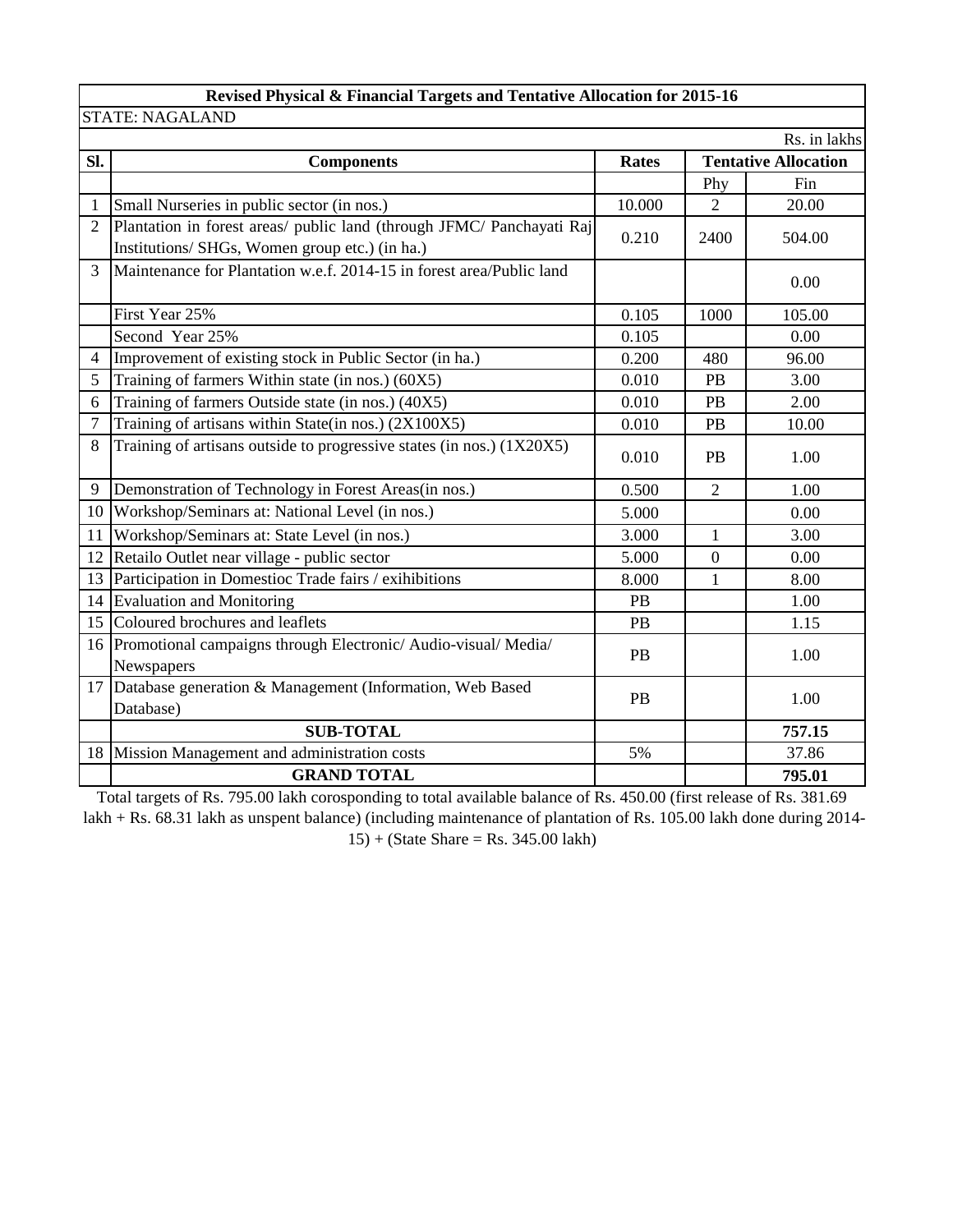|                | Physical & Financial Targets and Tentative Allocation for 2015-16            |              |                |                          |  |  |  |  |  |  |  |
|----------------|------------------------------------------------------------------------------|--------------|----------------|--------------------------|--|--|--|--|--|--|--|
|                | STATE: MADHYA PRADESH                                                        |              |                |                          |  |  |  |  |  |  |  |
|                |                                                                              |              |                | Rs. in lakhs             |  |  |  |  |  |  |  |
| Sl.            | <b>Components</b>                                                            | <b>Rates</b> |                | <b>Tentative Targets</b> |  |  |  |  |  |  |  |
|                |                                                                              |              | Phy            | Total                    |  |  |  |  |  |  |  |
| 1              | Small Nurseries in private sector (in nos.)                                  | 5.000        | 1              | 5                        |  |  |  |  |  |  |  |
| $\overline{2}$ | Plantation in non-forest areas (in ha.) With Drip Irrigation                 | 0.0735       | 4000           | 294                      |  |  |  |  |  |  |  |
| 3              | Maintenance for Plantation upto 2013-14 in forest area                       | 0.125        | $\ast$         | 150                      |  |  |  |  |  |  |  |
| 4              | Maintenance for Plantation upto 2013-14 in non-forest area                   | 0.040        | $\ast$         | 2.5                      |  |  |  |  |  |  |  |
| 5 <sup>1</sup> | Maintenance for Plantation upto 2013-14 in non-forest<br>Govt. land          | 0.080        | $\ast$         | 0.5                      |  |  |  |  |  |  |  |
| 6              | Maintenance for Plantation w.e.f. 2014-15 in forest<br>area/Public land      |              |                |                          |  |  |  |  |  |  |  |
|                | First Year 25%                                                               | 0.105        | 300            | 31.5                     |  |  |  |  |  |  |  |
|                | Second Year 25%                                                              | 0.105        |                | $\Omega$                 |  |  |  |  |  |  |  |
| $\overline{7}$ | Training of farmers Within state (in nos.)                                   | 0.0100       | 2400           | 24                       |  |  |  |  |  |  |  |
| 8              | Training of field functionaries within State(in nos.)                        | 0.003        | 2500           | 7.5                      |  |  |  |  |  |  |  |
| 9              | Workshop/Seminars at: State Level (in nos.)                                  | 3.000        | 1              | 3                        |  |  |  |  |  |  |  |
|                | 10 Post harvest storage and treatments facilities (in nos.)                  | 10.000       | $\overline{2}$ | 20                       |  |  |  |  |  |  |  |
| 11             | Participation in Domestic trade fair (in nos.)                               | 8.000        | $\mathbf{1}$   | 8                        |  |  |  |  |  |  |  |
| 12             | Database generation & Management (Information, Web<br><b>Based Database)</b> | <b>PB</b>    |                | 2.09                     |  |  |  |  |  |  |  |
|                | <b>SUB-TOTAL</b>                                                             |              |                | 548.09                   |  |  |  |  |  |  |  |
|                | 13 Mission Management and administration costs                               | 5%           |                | 27.4045                  |  |  |  |  |  |  |  |
|                | <b>GRAND TOTAL</b>                                                           |              |                | 575.4945                 |  |  |  |  |  |  |  |

\* Balance fund of previous year

Total targets of Rs. 575.50 lakh corosponding to release of first installment of Rs. 380.00 lakh (including maintenance of plantation of Rs. 153.00 lakh and Rs. 31.50 lakh done during 2013-14 &  $2014-15$ , respectively) + (State Share = Rs. 195.50 lakh)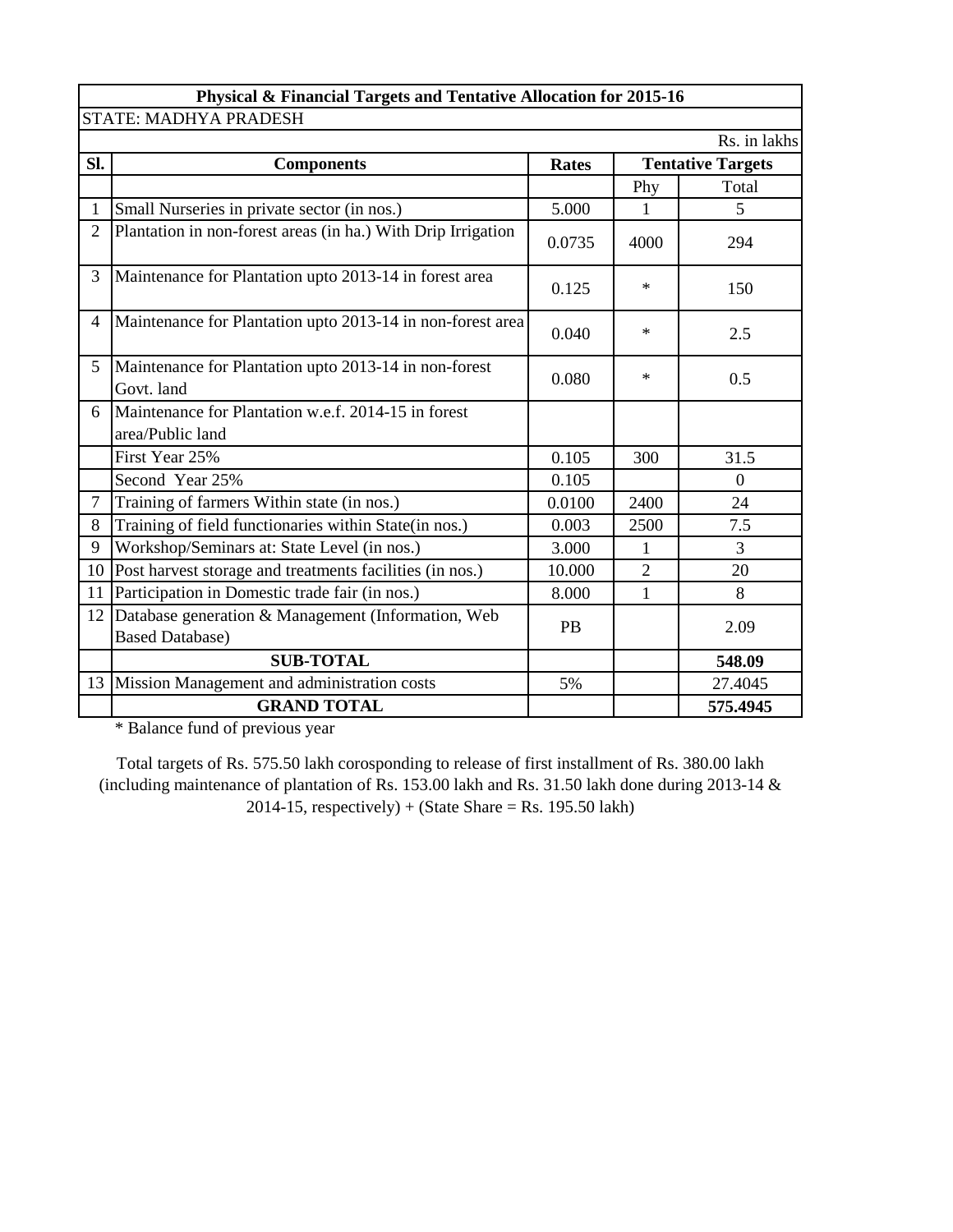| Physical & Financial Targets & Tentative Allocation for 2015-16 |                                                                                                                            |              |              |                          |  |  |  |  |  |
|-----------------------------------------------------------------|----------------------------------------------------------------------------------------------------------------------------|--------------|--------------|--------------------------|--|--|--|--|--|
|                                                                 | <b>STATE: GUJARAT</b>                                                                                                      |              |              |                          |  |  |  |  |  |
|                                                                 |                                                                                                                            |              |              | Rs. in lakhs             |  |  |  |  |  |
| Sl.                                                             | <b>Components</b>                                                                                                          | <b>Rates</b> |              | <b>Tentative Targets</b> |  |  |  |  |  |
|                                                                 |                                                                                                                            |              | Phy          | Fin                      |  |  |  |  |  |
| $\mathbf{1}$                                                    | Small Nurseries in public sector (in nos.)                                                                                 | 10.000       | 2            | 20.00                    |  |  |  |  |  |
| $\overline{2}$                                                  | Plantation in forest areas/ public land (through<br>JFMC/ Panchayati Raj Institutions/ SHGs,<br>Women group etc.) (in ha.) | 0.210        | 900          | 189.00                   |  |  |  |  |  |
| 3                                                               | Plantation in non-forest areas (in ha.)                                                                                    | 0.053        | 1000         | 52.50                    |  |  |  |  |  |
| 4                                                               | Plantation in non-forest areas (in ha.) With<br>Drip Irrigation                                                            | 0.074        | 325          | 23.89                    |  |  |  |  |  |
| 5                                                               | Maintenance for Plantation upto 2014-15 in<br>forest area                                                                  | 0.105        | 400          | 42.00                    |  |  |  |  |  |
| 6                                                               | Maintenance for Plantation upto 2014-15 in<br>non-forest area                                                              | 0.026        | 800          | 21.00                    |  |  |  |  |  |
| $\tau$                                                          | Improvement of existing stock in Public Sector<br>(in ha.)                                                                 | 0.200        | $\Omega$     | 0.00                     |  |  |  |  |  |
| 8                                                               | Training of farmers Within state (in nos.)                                                                                 | 0.010        | 141          | 1.41                     |  |  |  |  |  |
| 9                                                               | Demonstration of Technology in Forest<br>Areas(in nos.)                                                                    | 0.500        | 2            | 1.00                     |  |  |  |  |  |
| 10 <sup>1</sup>                                                 | Demonstration of Technology in Non-Forest<br>Areas(in nos.)                                                                | 0.250        | 3            | 0.75                     |  |  |  |  |  |
| 11                                                              | Workshop/Seminars at: State Level (in nos.)                                                                                | 3.000        | $\mathbf{1}$ | 3.00                     |  |  |  |  |  |
| 12                                                              | Post harvest storage and treatments facilities (in<br>nos.)                                                                | 10.000       | $\mathbf{1}$ | 10.00                    |  |  |  |  |  |
| 13                                                              | <b>Bamboo Wholesale and Retail Markets</b>                                                                                 | 8.750        |              | 0.00                     |  |  |  |  |  |
| 14                                                              | Bamboo Bazaars (in nos.)                                                                                                   | 16.800       |              | 0.00                     |  |  |  |  |  |
| 15                                                              | Retail Outlets (Showroom) in Ten Metros (in<br>nos.)                                                                       | 21.000       |              | 0.00                     |  |  |  |  |  |
| 16                                                              | Retail Outlets near villages (in nos.)                                                                                     | 3.500        | $\mathbf{1}$ | 3.50                     |  |  |  |  |  |
| 17                                                              | Participation in International trade fair (in nos.)                                                                        | 24.000       |              | 0.00                     |  |  |  |  |  |
| 18                                                              | Participation in Domestic trade fair (in nos.)                                                                             | 8.000        | $\mathbf{1}$ | 8.00                     |  |  |  |  |  |
| 19                                                              | Coloured brochures and leaflets                                                                                            | PB           |              | 1.01                     |  |  |  |  |  |
| 20                                                              | Promotional campaigns through Electronic/<br>Audio-visual/Media/Newspapers                                                 | PB           |              | 1.00                     |  |  |  |  |  |
|                                                                 | <b>SUB-TOTAL</b>                                                                                                           |              |              | 378.06                   |  |  |  |  |  |
| 21                                                              | Mission Management and administration costs                                                                                |              |              | 18.90                    |  |  |  |  |  |
|                                                                 | <b>GRAND TOTAL</b>                                                                                                         |              |              | 396.96                   |  |  |  |  |  |

Total targets of Rs. 397.00 lakh corosponding to first release of Rs. 230.00 (Rs. 196.90 lakh + 33.10 unspent balance) (including maintenance of plantation of Rs. 63.00 lakh done during  $2014-15$ ) + (State Share = Rs. 167.00 lakh)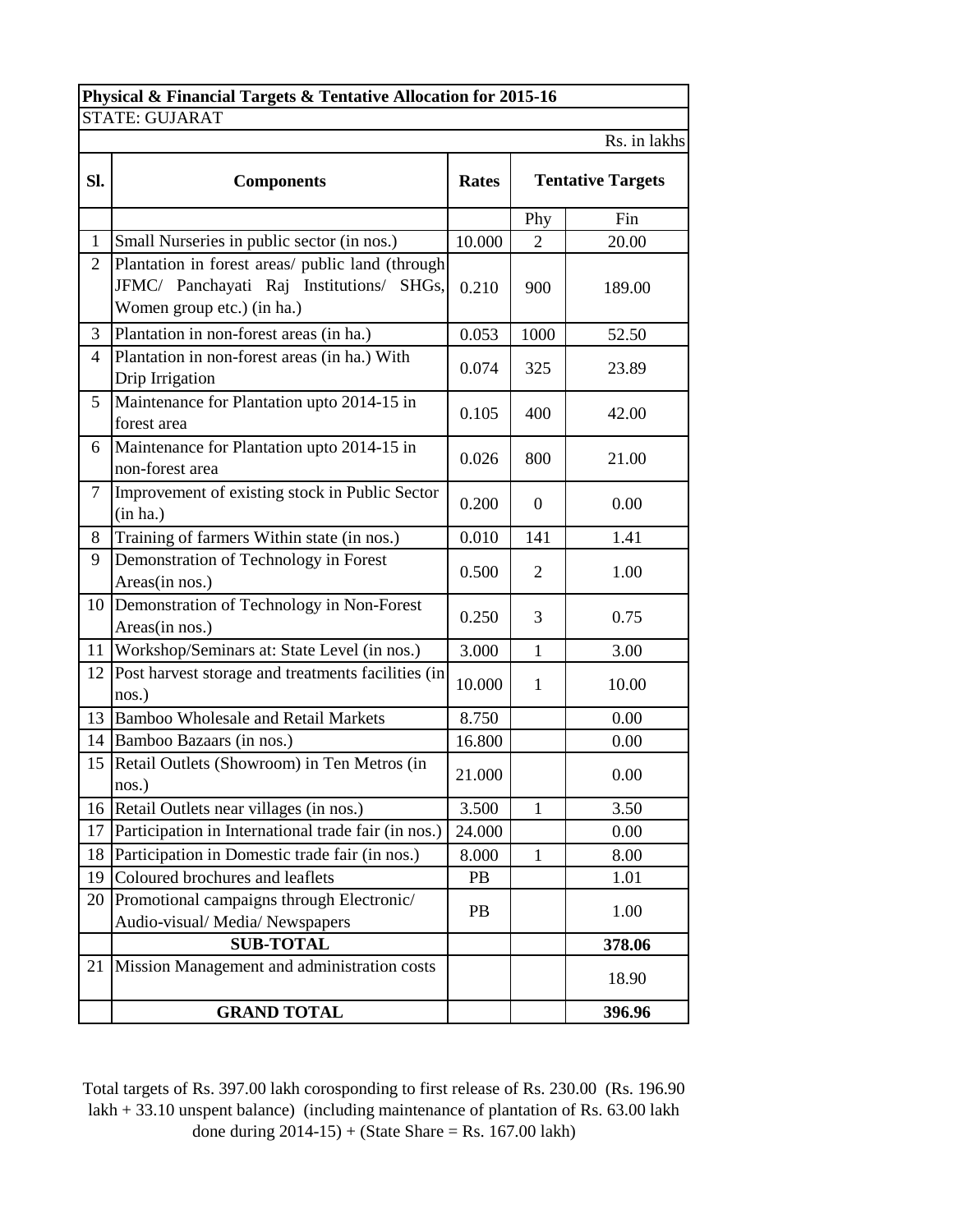|                | Component wise physical and financial targets for the year 2015-16 under NABM                                                  |      |                        |                                  |                                 |                      |         |                                 |                         |                      |  |  |
|----------------|--------------------------------------------------------------------------------------------------------------------------------|------|------------------------|----------------------------------|---------------------------------|----------------------|---------|---------------------------------|-------------------------|----------------------|--|--|
|                | <b>State: Himachal Pradesh</b>                                                                                                 |      |                        |                                  |                                 |                      |         |                                 |                         |                      |  |  |
|                |                                                                                                                                |      |                        |                                  |                                 |                      |         |                                 |                         | Rs. in lakhs         |  |  |
|                |                                                                                                                                |      |                        |                                  | Assistance                      |                      |         | Amount admissible (Rs. in lakh) |                         |                      |  |  |
| S1.            | Components                                                                                                                     | Unit | Estimated<br>unit cost | Pattern of<br>assistance $(\% )$ | sought<br>from state<br>(Rs. in | Quantity<br>approved | Total   | Central<br>share<br>$(50\%)$    | State share<br>$(50\%)$ | Remarks              |  |  |
|                | Small Nurseries in public sector (in nos.)                                                                                     | Nos. | 10.000                 | 100                              | 20.0000                         | 1                    | 10.0000 | 5.0000                          | 5.0000                  |                      |  |  |
|                | Plantation in forest areas/ public land (through ha.<br>JFMC/ Panchayati Raj Institutions/ SHGs,<br>Women group etc.) (in ha.) |      | 0.420                  | 100                              | 105.0000                        | 354                  | 74.3400 | 37.1700                         | 37.1700                 | 50:25:25<br>$(50\%)$ |  |  |
| 3              | Plantation in non-forest areas (in ha.)                                                                                        | ha.  | 0.300                  | 35                               | 2.6250                          | 50                   | 2.6250  | 1.3125                          | 1.3125                  |                      |  |  |
| $\overline{4}$ | Plantation in non-forest areas (in ha.) With Drip ha.<br>Irrigation                                                            |      | 0.420                  | 35                               | 0.0000                          |                      | 0.0000  | 0.0000                          | 0.0000                  |                      |  |  |
|                | First Year 25%                                                                                                                 | ha.  | 0.105                  | 100                              | 9.975                           | 95                   | 9.975   | 9.975                           |                         | 50:25:25             |  |  |
|                | Second Year 25%                                                                                                                | ha.  | 0.105                  | 100                              | 0.0000                          |                      | 0.0000  |                                 |                         | (25%)                |  |  |
| 5              | Maintenance for Plantation w.e.f. 2014-15 in<br>non-forest area                                                                | ha.  |                        |                                  | 0.0000                          |                      | 0.0000  |                                 |                         |                      |  |  |
|                | First Year 25%                                                                                                                 | ha.  | 0.0263                 | 100                              | 1.1681                          | 44.5                 | 1.1681  | 1.1681                          |                         | 50:25:25             |  |  |
|                | Second Year 25%                                                                                                                | ha.  | 0.0263                 | 100                              | 0.0000                          |                      | 0.0000  |                                 |                         | (25%)                |  |  |
| 6              | Improvement of existing stock in Public Sector<br>(in ha.)                                                                     | ha.  | 0.200                  | 100                              | 20.0000                         | 50                   | 10.0000 | 5.0000                          | 5.0000                  |                      |  |  |
|                | Training of farmers Within state (in nos.)                                                                                     | Nos. | 0.010                  | 100                              | 3.0000                          | 45                   | 0.4500  | 0.2250                          | 0.2250                  |                      |  |  |
| 8              | Training of farmers Outside state (in nos.)                                                                                    | Nos. | PB                     | 100                              | 5.0000                          |                      | 0.0000  | 0.0000                          | 0.0000                  |                      |  |  |
| 9              | Training of field functionaries within State(in<br>nos.)                                                                       | Nos. | 0.003                  | 100                              | 1.0000                          | 60                   | 0.1800  | 0.0900                          | 0.0900                  |                      |  |  |
| 10             | Study tour to progressive states/ units (group of<br>minimum 5 participants)                                                   |      |                        |                                  | 8.0000                          |                      | 0.0000  | 0.0000                          | 0.0000                  |                      |  |  |
|                | 11 Demonstration of Technology in Forest<br>Areas(in nos.)                                                                     | Nos. | 0.500                  | 100                              | 7.5000                          | 5                    | 2.5000  | 1.2500                          | 1.2500                  |                      |  |  |
|                | 12 Workshop/Seminars at: State Level (in nos.)                                                                                 | Nos. | 3.000                  | 100                              | 3.0000                          |                      | 3.0000  | 1.5000                          | 1.5000                  |                      |  |  |
|                | 13 Post harvest storage and treatments facilities (in Nos.<br>nos.)                                                            |      | 25.000                 | 40                               | 10.0000                         |                      | 10.0000 | 5.0000                          | 5.0000                  |                      |  |  |
|                | 14 Participation in Domestic trade fair (in nos.)                                                                              | Nos. | 8.000                  | 100                              | 8.0000                          | 1                    | 8.0000  | 4.0000                          | 4.0000                  |                      |  |  |
|                | 15 Coloured brochures and leaflets                                                                                             |      | PB                     | 100                              | 1.0000                          |                      |         | 0.0000                          | 0.0000                  |                      |  |  |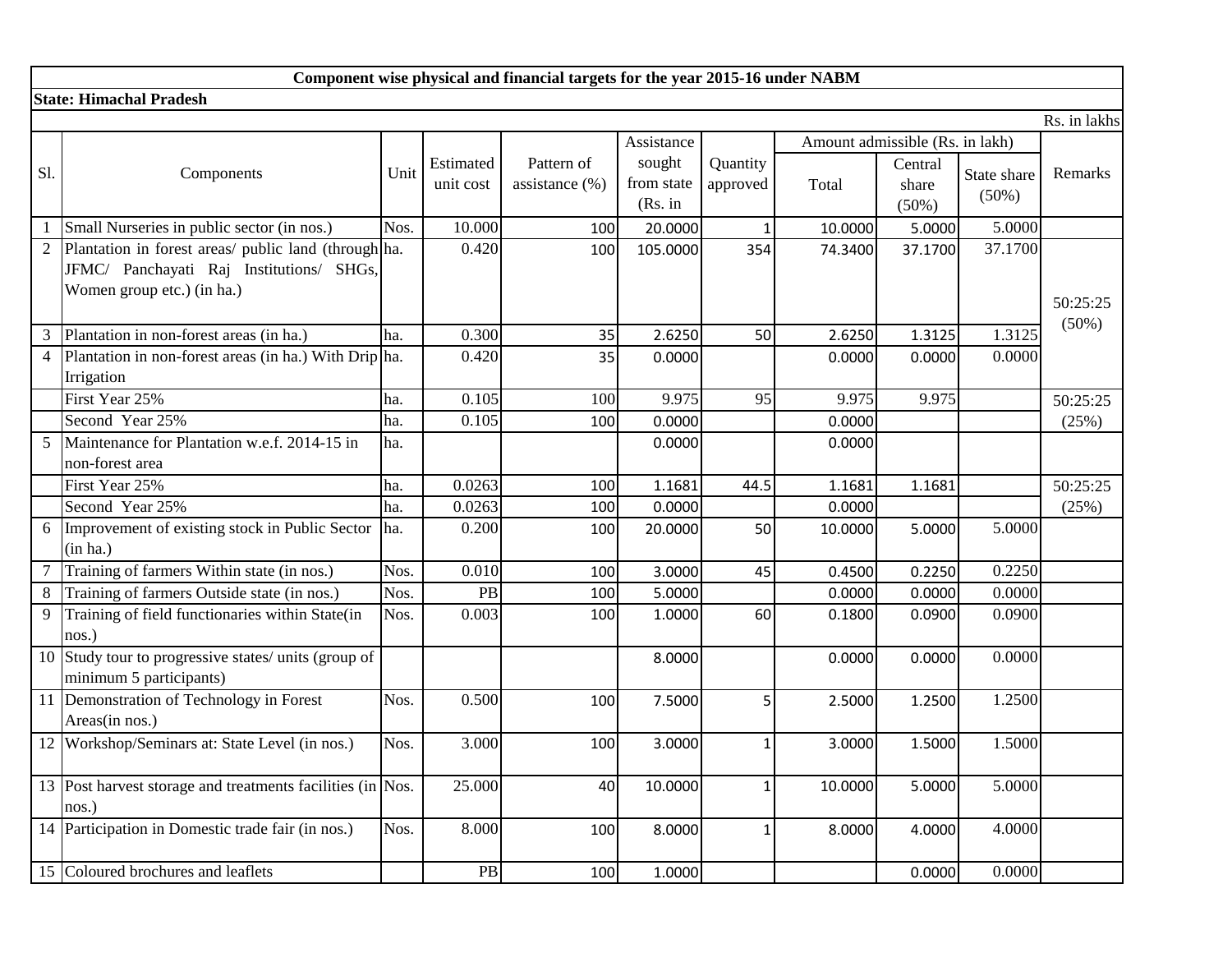|    | 16 Innovative Interventions, if any (in nos.)                                                                                                         |    |     |          | 0.0000   | 0.0000 | 0.0000 |  |
|----|-------------------------------------------------------------------------------------------------------------------------------------------------------|----|-----|----------|----------|--------|--------|--|
|    | Establishment of CFC for the promotion of<br>mechanized and semi-mechanized Aggarbatti<br>sticks, preparation of bamboo furniture,<br>handicrafts etc | PB | 100 | 50.0000  |          | 0.0000 | 0.0000 |  |
|    | <b>Sub-Total Innovative</b>                                                                                                                           |    |     | 50.0000  | 0.0000   | 0.0000 | 0.0000 |  |
| 17 | <b>Miscelleneous</b>                                                                                                                                  |    |     |          | 0.0000   | 0.0000 | 0.0000 |  |
|    | Liabilities of 2014-15 (24.28 - 11.15 = 13.13)                                                                                                        |    |     | 13.1300  |          | 0.0000 | 0.0000 |  |
|    |                                                                                                                                                       |    |     |          |          | 0.0000 | 0.0000 |  |
|    | <b>Sub Total Miscelleneous</b>                                                                                                                        |    |     | 13.1300  | 0.0000   | 0.0000 | 0.0000 |  |
|    | <b>SUB-TOTAL</b>                                                                                                                                      |    |     | 268.3981 | 132.2381 |        |        |  |
|    | 18 Mission Management and administration costs                                                                                                        | 5% |     | 12.0000  | 6.6119   |        |        |  |
|    | <b>GRAND TOTAL</b>                                                                                                                                    |    |     | 280.3981 | 138.8500 |        |        |  |

Total targets of Rs. 138.85 lakh corosponding to first release of Rs. 75.00 (Rs. 66.72 lakh + 8.28 lakh unspent balance) (including maintenance of plantation of Rs. 11.15 lakh done during  $2014-15$ ) + (State Share = Rs. 63.85 lakh).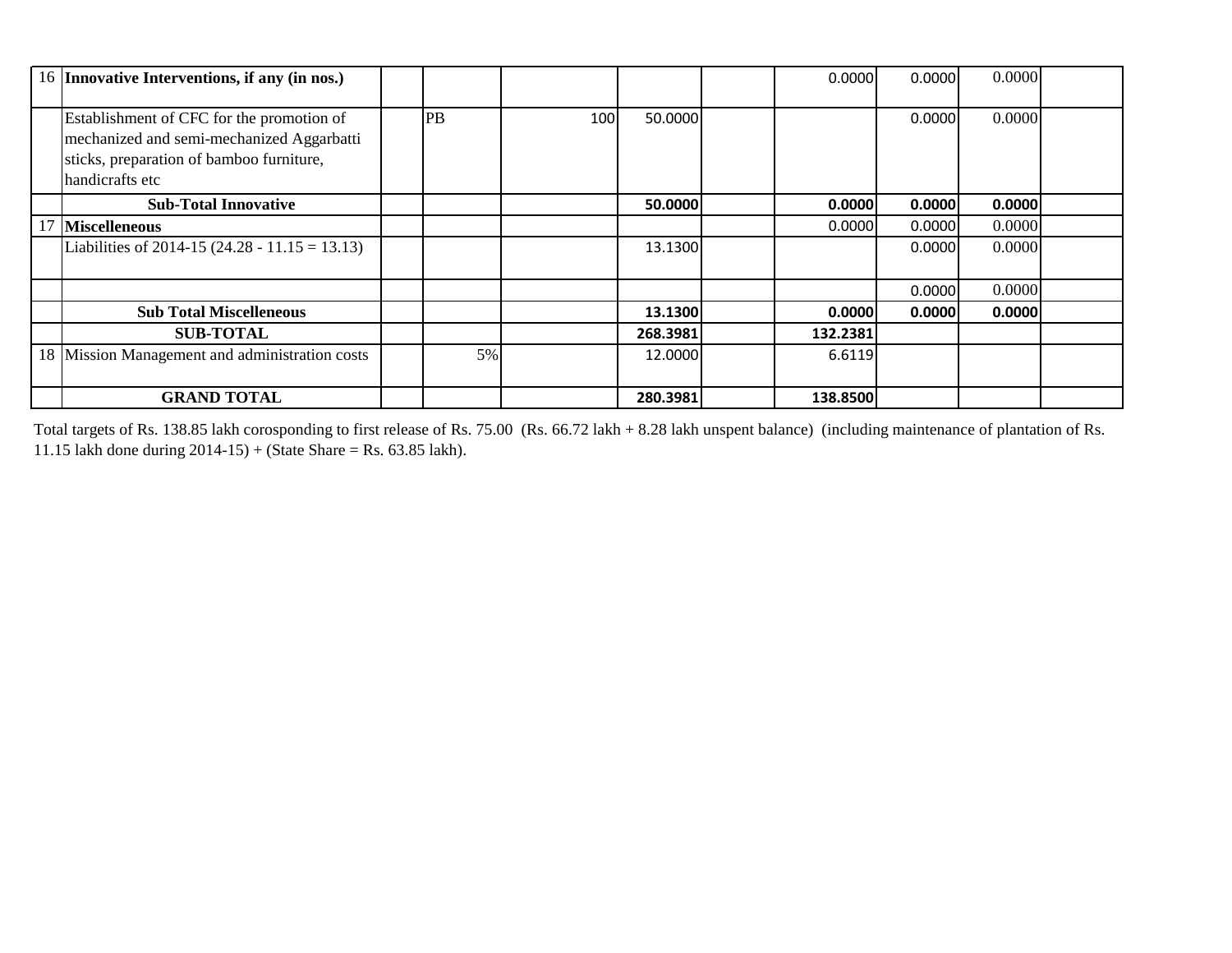|                | Component wise physical and financial targets for the year 2015-16 under NABM                                                  |      |                       |                      |                                                     |                      |          |                                 |                         |              |  |  |  |
|----------------|--------------------------------------------------------------------------------------------------------------------------------|------|-----------------------|----------------------|-----------------------------------------------------|----------------------|----------|---------------------------------|-------------------------|--------------|--|--|--|
|                | <b>State: Chhattisgarh</b>                                                                                                     |      |                       |                      |                                                     |                      |          |                                 |                         |              |  |  |  |
|                |                                                                                                                                |      |                       |                      |                                                     |                      |          |                                 |                         | Rs. in lakhs |  |  |  |
|                |                                                                                                                                |      | Permissible           | Pattern of           | Assistance<br>sought from<br>state (Rs. in<br>lakh) | Quantity<br>approved |          | Amount admissible (Rs. in lakh) |                         |              |  |  |  |
| S1.            | Components                                                                                                                     | Unit | unit cost             | assistance (%)       |                                                     |                      | Total    | Central<br>share<br>$(50\%)$    | State share<br>$(50\%)$ | Remarks      |  |  |  |
| $\mathbf{1}$   | $\overline{2}$                                                                                                                 | 3    | $\overline{4}$        | 5                    | 8                                                   | 9                    | 10       | 11                              | 12                      | 13           |  |  |  |
| $\mathbf{1}$   | Plantation in forest areas/ public land (through ha.<br>JFMC/ Panchayati Raj Institutions/ SHGs,<br>Women group etc.) (in ha.) |      | 0.4200<br>(50:25:25)  | 100% of column-<br>4 | 357.0000                                            | 1700                 | 357.0000 | 178.5000                        | 178,5000                |              |  |  |  |
| $\overline{c}$ | Plantation in non-forest areas (in ha.)                                                                                        | ha.  | 0.3000<br>(50:25:25)  | 35% of column-<br>4  | 52.5000                                             | 1000                 | 52.5000  | 26.2500                         | 26.2500                 |              |  |  |  |
| 3              | Maintenance for Plantation w.e.f. 2014-15 in<br>forest area/Public land                                                        | ha.  |                       |                      |                                                     |                      |          |                                 |                         |              |  |  |  |
|                | First Year 25% *                                                                                                               | ha.  | 0.105<br>(50:25:25)   | 100% of column-<br>4 | 91.6700                                             | 800                  | 84.0000  | 84.0000                         |                         |              |  |  |  |
| 4              | Maintenance for Plantation w.e.f. 2014-15 in<br>non-forest area                                                                | ha.  |                       |                      |                                                     |                      |          |                                 |                         |              |  |  |  |
|                | First Year 25%                                                                                                                 | ha.  | 0.02625<br>(50:25:25) | 100% of column-<br>4 | 2.6000                                              | 100                  | 2.6000   | 2.6000                          |                         |              |  |  |  |
| 5              | Improvement of existing stock in Public Sector<br>(in ha.)                                                                     | ha.  | 0.200                 | 100% of column-<br>4 | 360.0000                                            | 600                  | 120.0000 | 60.0000                         | 60.0000                 |              |  |  |  |
| 6              | Training of field functionaries within State(in<br>nos.)                                                                       | Nos. | 0.003                 | 100% of column-<br>4 | 35.7000                                             | 420                  | 3.1500   | 1.5750                          | 1.5750                  |              |  |  |  |
| $\tau$         | Participation in Domestic trade fair (in nos.)                                                                                 | Nos. | 8.000                 | 100% of column-<br>4 | 16.0000                                             | $\overline{2}$       | 16.0000  | 8.0000                          | 8.0000                  |              |  |  |  |
| 8              | <b>Evaluation and Monitoring</b>                                                                                               |      | <b>PB</b>             | 100% of column-<br>4 | 13.7200 PB                                          |                      | 6.6600   | 3.3300                          | 3.3300                  |              |  |  |  |
| 9              | Coloured brochures and leaflets                                                                                                |      | PB                    | 100% of column-<br>4 | 5.0000 PB                                           |                      | 3.0000   | 1.5000                          | 1.5000                  |              |  |  |  |
|                | 10 Study tour to progressive states/ units (group of<br>minimum 5 participants)                                                |      |                       |                      | 2.0000                                              |                      | 0.0000   | 0.0000                          | 0.0000                  |              |  |  |  |
| 11             | Innovative Intervention, if any **                                                                                             | Nos. |                       |                      | 150.0000                                            |                      |          |                                 |                         |              |  |  |  |
| 12             | <b>Bamboo Technical Support Group</b>                                                                                          |      | PB                    |                      | 23.0000                                             |                      |          | 0.0000                          | 0.0000                  |              |  |  |  |
|                | <b>SUB-TOTAL</b>                                                                                                               |      |                       |                      | 1109.1900                                           |                      | 644.9100 | 365.7550                        | 279.1550                |              |  |  |  |
|                | 13 Mission Management and administration costs                                                                                 |      | 5%                    |                      | 55.4595                                             | 0.0000               | 27.9100  | 13.9550                         | 13.9550                 |              |  |  |  |
|                | <b>GRAND TOTAL</b>                                                                                                             |      |                       |                      | 1164.6495                                           |                      | 672.8200 | 379.7100                        | 293.1100                |              |  |  |  |

Total targets of Rs. 672.82 lakh corosponding to first release of Rs. 379.71 lakh (Rs. 313.00 lakh + 66.71 lakh unspent balance) (including maintenance of plantation of Rs. 86.60 lakh done during  $2014-15$ ) + (State Share = Rs. 293.11 lakh).

\* During 2014-15, Rs. 168.00 lakh has been approved for 800 ha. plantation in forest areas but state has planted 873 ha. areas under the same financial targets.

\*\* State is requested to submit detailed project proposal for approval of Empowered Monitoring Committee (EMC).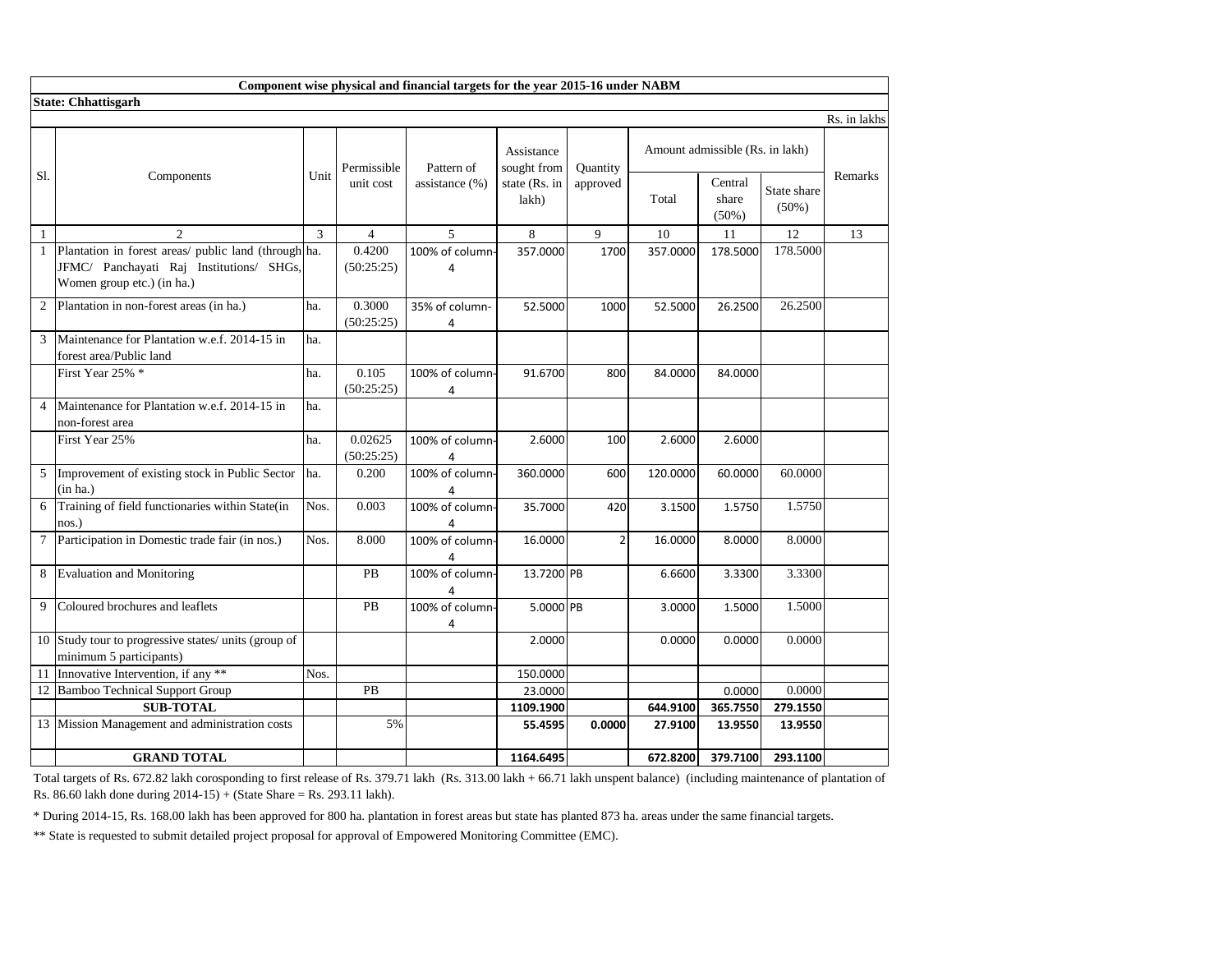|                | Component wise physical and financial targets for the year 2015-16 under NABM |      |                      |                      |                                |              |                                 |                           |                                |         |  |  |
|----------------|-------------------------------------------------------------------------------|------|----------------------|----------------------|--------------------------------|--------------|---------------------------------|---------------------------|--------------------------------|---------|--|--|
|                | <b>State: Maharashtra</b>                                                     |      |                      |                      |                                |              |                                 |                           |                                |         |  |  |
|                | Rs. in lakhs                                                                  |      |                      |                      |                                |              |                                 |                           |                                |         |  |  |
|                |                                                                               |      | Permissible          | Pattern of           | Assistance<br>sought           | Quantity     | Amount admissible (Rs. in lakh) |                           |                                |         |  |  |
| S1.            | Components                                                                    | Unit | unit cost            | assistance (%)       | from state<br>(Rs. in<br>lakh) | approved     | Total                           | Central<br>share<br>(50%) | <b>State</b><br>share<br>(50%) | Remarks |  |  |
| $\mathbf{1}$   | $\overline{2}$                                                                | 3    | $\overline{4}$       | 5                    | 8                              | 9            | 10                              | 11                        | 12                             | 13      |  |  |
|                | 1 Hi-tech Nurseries in public sector (in nos.)                                | Nos. | 40.000               | 100% of column-<br>4 | 40.0000                        |              | 0.0000                          | 0.0000                    | 0.0000                         |         |  |  |
| $\overline{2}$ | Hi-tech Nurseries in private sector (in nos.)                                 | Nos. | 40.000               | 40% of column-<br>4  | 69.1200                        | 7            | 69.1200                         | 34.5600                   | 34.5600                        |         |  |  |
| 3              | Plantation in non-forest areas (in ha.)                                       | ha.  | 0.3000<br>(50:25:25) | 35% of column-<br>4  | 5.2000                         | 100          | 5.2000                          | 2.6000                    | 2.6000                         |         |  |  |
| 4              | Maintenance for Plantation upto 2013-14 in<br>forest area                     | ha.  | 0.2100<br>(50:50)    | 50% of column-<br>4  | 30.0000                        | 320          | 30.0000                         | 30.0000                   | 0.0000                         |         |  |  |
| 5              | Maintenance for Plantation w.e.f. 2014-15 in<br>forest area/Public land       | ha.  |                      |                      |                                |              |                                 |                           |                                |         |  |  |
|                | First Year 25%                                                                | ha.  | 0.105<br>(50:25:25)  | 100% of column-<br>4 | 1.3400                         | 51           | 1.3400                          | 1.3400                    | 0.0000                         |         |  |  |
|                | Second Year 25%                                                               | ha.  | 0.1050<br>(50:25:25) | 100% of column-<br>4 |                                |              |                                 |                           |                                |         |  |  |
| 6              | Improvement of existing stock in Public Sector<br>(in ha.)                    | ha.  | 0.200                | 100% of column-<br>4 | 32.0000                        | 160          | 32.0000                         | 16.0000                   | 16.0000                        |         |  |  |
| 8              | Training of field functionaries within State(in<br>nos.)                      | Nos. | 0.003                | 100% of column-<br>4 | 2.5600                         | 855          | 2.5650                          | 1.2825                    | 1.2825                         |         |  |  |
| 9              | Workshop/Seminars at: State Level (in nos.)                                   | Nos. | 3.000                | 100% of column-<br>4 | 12.0000                        | $\mathbf 1$  | 3.0000                          | 1.5000                    | 1.5000                         |         |  |  |
|                | 10 *Post harvest storage and treatments facilities<br>$(in nos.) (1+4)$       | Nos. | 25.000               | 40% of column-<br>4  | 48.9200                        | 5            | 48.9200                         | 24.4600                   | 24.4600                        |         |  |  |
|                | 11 Participation in Domestic trade fair (in nos.)                             | Nos. | 8.000                | 100% of column-<br>4 | 16.0000                        | $\mathbf{1}$ | 8.0000                          | 4.0000                    | 4.0000                         |         |  |  |
|                | 12 Evaluation and Monitoring                                                  | PB   | PB                   | 100% of column-<br>4 | 1.0000 PB                      |              | 1.0000                          | 0.5000                    | 0.5000                         |         |  |  |
|                | 13 Coloured brochures and leaflets                                            | PB   | PB                   | 100% of column<br>4  | 0.5000 PB                      |              | 0.5000                          | 0.2500                    | 0.2500                         |         |  |  |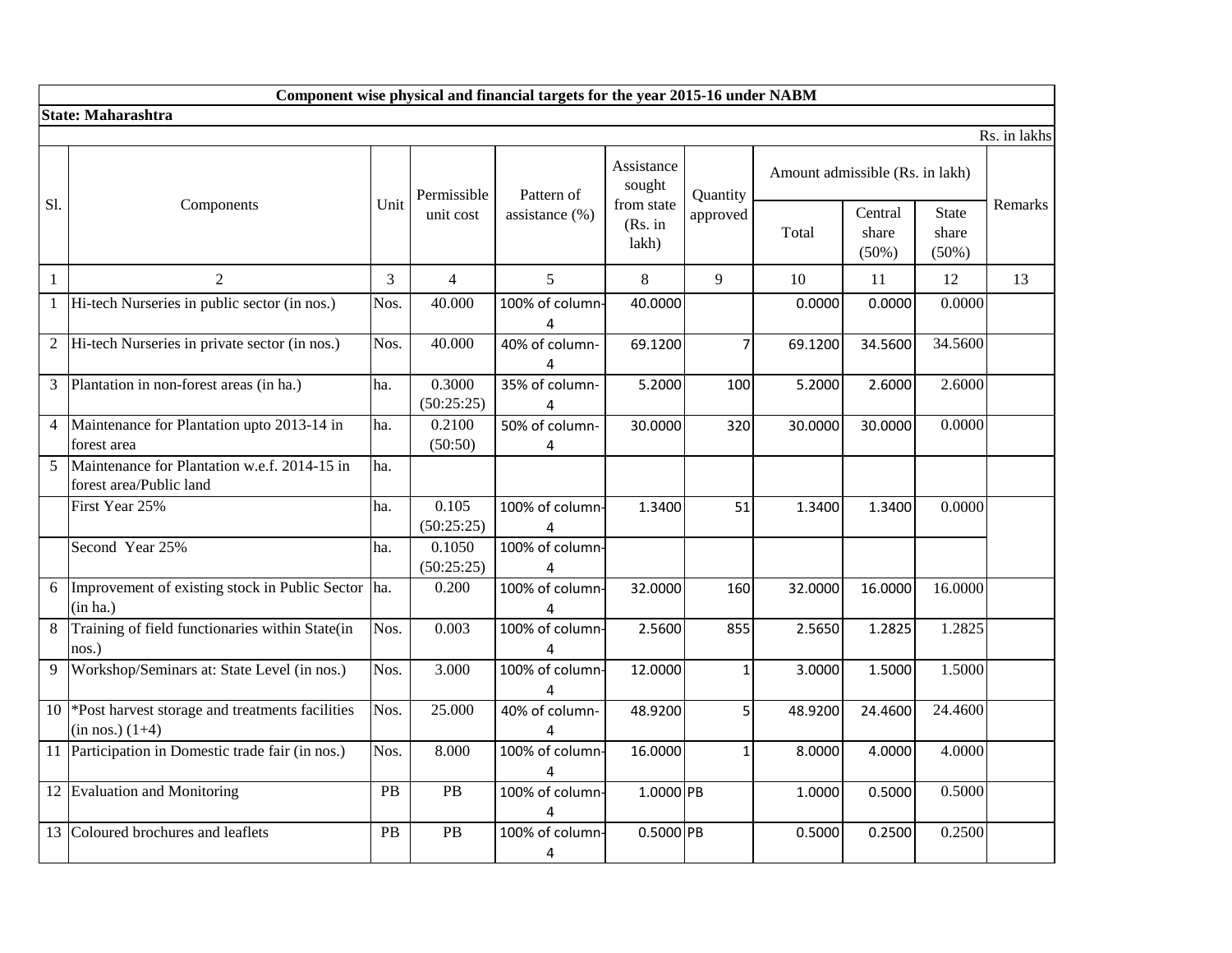|    | 14 Promotional campaigns through Electronic/<br>Audio-visual/Media/Newspapers                                                                                                                                                                | <b>PB</b> | PB | 100% of column-<br>4       | 9.1400 PB |              | 2.4500   | 1.2250           | 1.2250  |  |
|----|----------------------------------------------------------------------------------------------------------------------------------------------------------------------------------------------------------------------------------------------|-----------|----|----------------------------|-----------|--------------|----------|------------------|---------|--|
| 15 | <b>Miscelleneous/ Previous year pending</b><br><b>liabilities</b>                                                                                                                                                                            |           |    |                            |           |              |          |                  |         |  |
|    | *Demonstration of plantation technology<br>approved project AAP 2014-15                                                                                                                                                                      |           |    |                            |           |              |          |                  |         |  |
|    | a) $(84+20 \text{ ha})$ 20 ha and Rs. 5 lakh approved in Nos.<br>14-15 in non-forest area is again proposed                                                                                                                                  |           |    | 0.500 100% of column-      | 21.0000   | 20           | 5.0000   | 2.5000           | 2.5000  |  |
|    | b) 2 ha in forest area                                                                                                                                                                                                                       | Nos.      |    | 0.500 100% of column-<br>4 | 1.0000    | 2            | 1.0000   | 0.5000           | 0.5000  |  |
|    | *Research & Development on Bamboo<br>Resource inventory, identification and<br>coservation of Bamboos in Maharashtra KFRI                                                                                                                    | <b>PB</b> |    |                            | 6.6100    | $\mathbf{1}$ | 6.6100   | 3.3050           | 3.3050  |  |
|    | *Forest Development Agency, Gadchiroli,<br>Bamboo Article making project approved 2014-<br>15 balance amount                                                                                                                                 | <b>PB</b> |    |                            | 3.7500    |              |          | 0.0000           | 0.0000  |  |
|    | *Forest Development Agency, Dahanu, Dist. -<br>Thane (i) Project to provide employment to<br>Rural women Through GH Raw Agarbati<br>making project using peddal operated machine<br>(wet rolling process) approved 2014-15<br>balance amount | PB        |    |                            | 6.5000    |              |          | 0.0000           | 0.0000  |  |
|    | <b>Sub Total Miscelleneous</b>                                                                                                                                                                                                               |           |    |                            | 38.8600   |              | 12.6100  | 6.3050           | 6.3050  |  |
|    | <b>SUB-TOTAL</b>                                                                                                                                                                                                                             |           |    |                            | 306.6400  |              | 216.7050 | 124.0225         | 92.6825 |  |
|    | 16 Mission Management and administration costs                                                                                                                                                                                               |           | 5% |                            | 23.9500   |              | 10.8353  | 5.4175           | 5.4175  |  |
|    | <b>GRAND TOTAL</b>                                                                                                                                                                                                                           |           |    |                            | 330.5900  |              |          | 227.540 129.4400 | 98.1000 |  |

\* Indicates project approved in 2014-15 but could not be completed for wants of sufficient funds hence those projects have again prposed in this AAP.

## **NOTE: For difference of allocation of funds and the amount of funds approved for the activities/ works, the State Mission Director, Maharashtra may be requested to increase the area under plantation and revised the AAP for 2015-16 accordingly.**

Total targets of Rs. 227.54 lakh corosponding to first release of Rs. 129.44 lakh (Rs. 125.00 lakh release of first installment + 4.44 lakh unspent balance) (including maintenance of plantation of Rs.  $31.34$  lakh) + (State Share = Rs. 98.10 lakh).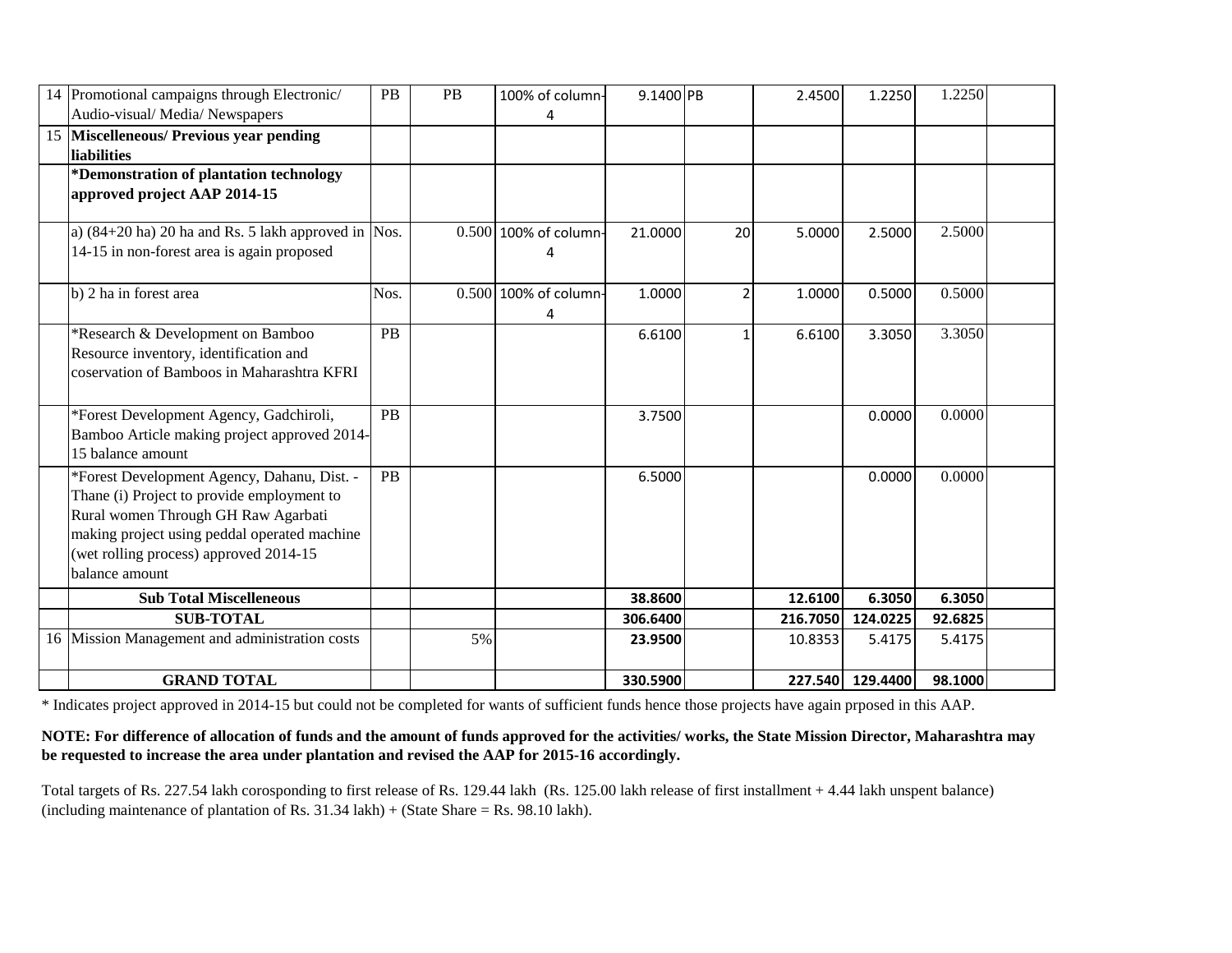|                | Component wise physical and financial targets for the year 2015-16 under NABM                                                  |      |                          |                                  |                                |          |                                 |                              |                         |                |  |  |
|----------------|--------------------------------------------------------------------------------------------------------------------------------|------|--------------------------|----------------------------------|--------------------------------|----------|---------------------------------|------------------------------|-------------------------|----------------|--|--|
|                | <b>State: Tamil Nadu</b>                                                                                                       |      |                          |                                  |                                |          |                                 |                              |                         |                |  |  |
|                |                                                                                                                                |      |                          |                                  |                                |          |                                 |                              |                         | Rs. in lakhs   |  |  |
|                |                                                                                                                                |      | Permissible              | Pattern of                       | Assistance<br>sought           | Quantity | Amount admissible (Rs. in lakh) |                              |                         |                |  |  |
| Sl.            | Components                                                                                                                     | Unit | unit cost                | assistance $(\%)$                | from state<br>(Rs. in<br>lakh) | approved | Total                           | Central<br>share<br>$(50\%)$ | State share<br>$(50\%)$ | <b>Remarks</b> |  |  |
| $\mathbf{1}$   | $\overline{2}$                                                                                                                 | 3    | 4                        | 5                                | 8                              | 9        | 10                              | 11                           | 12                      | 13             |  |  |
| $\mathbf{1}$   | Plantation in forest areas/ public land (through ha.<br>JFMC/ Panchayati Raj Institutions/ SHGs,<br>Women group etc.) (in ha.) |      | 0.4200<br>$(50:25:25)$ 4 | 50% of column-                   | 22.5000                        | 75       | 11.2500                         | 5.6250                       | 5.6250                  |                |  |  |
| 2              | Plantation in non-forest areas (in ha.)                                                                                        | ha.  | 0.105<br>(50:25:25)      | 50% of column-<br> 4             | 2.6250                         | 50       | 2.6250                          | 1.3125                       | 1.3125                  |                |  |  |
| 3              | Maintenance for Plantation w.e.f. 2014-15 in<br>forest area/Public land                                                        | ha.  |                          |                                  | 0.0000                         |          | 0.0000                          |                              |                         |                |  |  |
|                | First Year 25%                                                                                                                 | ha.  | 0.4200<br>(50:25:25)     | 25% of column-<br>I4             | 22.0500                        | 210      | 22.0500                         | 22.0500                      |                         |                |  |  |
|                | Second Year 25%                                                                                                                | ha.  | 0.4200<br>(50:25:25)     | 25% of column-<br>$\overline{4}$ |                                |          |                                 |                              |                         |                |  |  |
| $\overline{4}$ | Maintenance for Plantation w.e.f. 2014-15 in<br>non-forest area                                                                | ha.  |                          |                                  | 0.0000                         |          | 0.0000                          |                              |                         |                |  |  |
|                | First Year 25%                                                                                                                 | ha.  | 0.1050<br>(50:25:25)     | 25% of column-                   | 2.1000                         | 80       | 2.1000                          | 2.1000                       |                         |                |  |  |
|                | Second Year 25%                                                                                                                | ha.  | 0.1050<br>(50:25:25)     | 25% of column-<br>4              |                                |          |                                 |                              |                         |                |  |  |
| 5              | Maintenance for Plantation w.e.f. 2014-15 in<br>non-forest area with Drip Irrigation                                           | ha.  |                          |                                  | 0.0000                         |          | 0.0000                          |                              |                         |                |  |  |
|                | First Year 25%                                                                                                                 | ha.  | 0.1470<br>(50:25:25)     | 25% of column-<br>4              | 0.7350                         | 20       | 0.7350                          | 0.7350                       |                         |                |  |  |
|                | Second Year 25%                                                                                                                | ha.  | 0.1470<br>(50:25:25)     | 25% of column-<br>4              |                                |          |                                 |                              |                         |                |  |  |
| 6              | Improvement of existing stock in Private Sector ha.<br>(in ha.)                                                                |      | 0.200                    | 40% of column-<br>4              | 4.0000                         | 25       | 2.0000                          | 1.0000                       | 1.0000                  |                |  |  |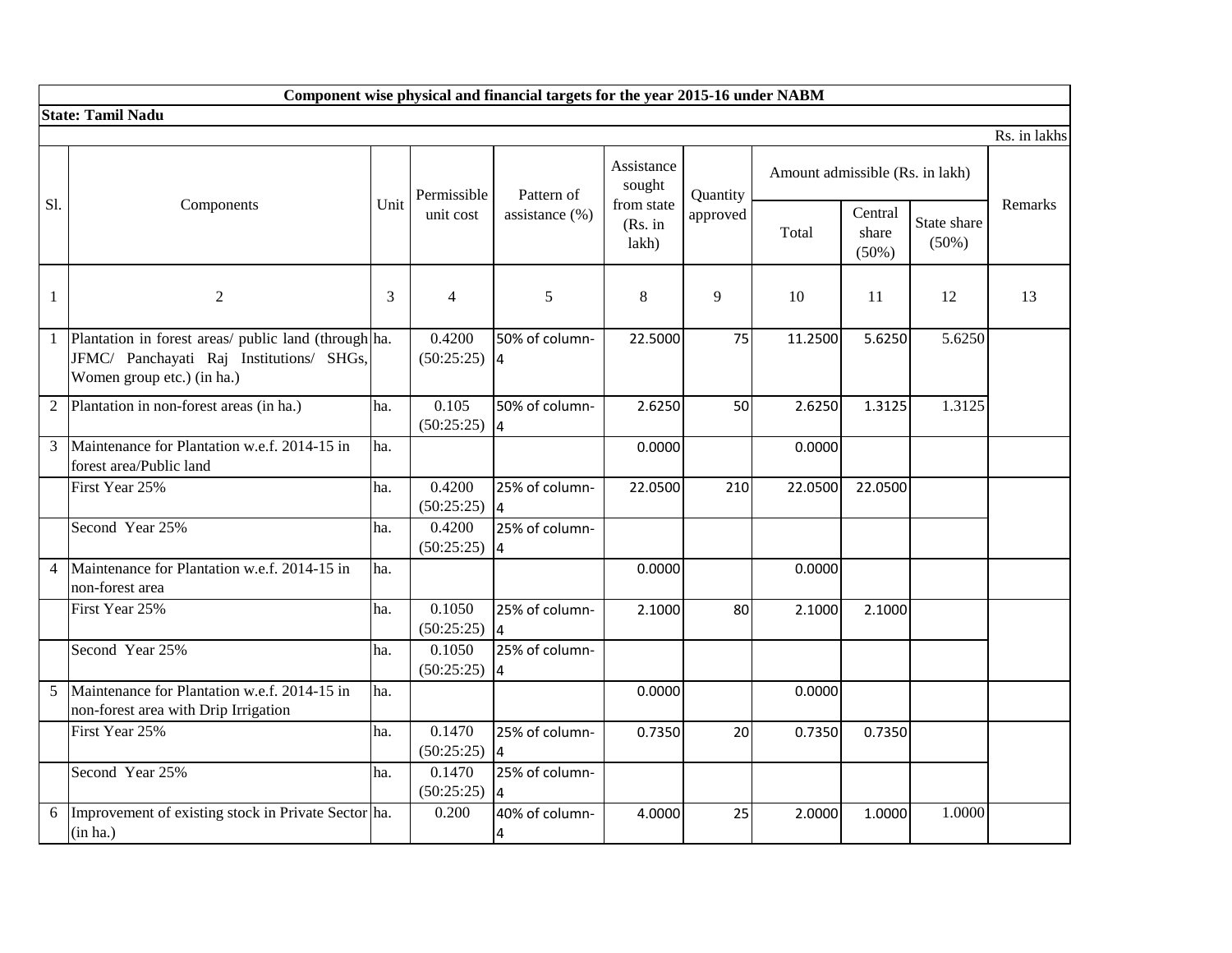|    | Training of farmers Within state $(2 \text{ days } \textcircled{e} \text{ Rs. }   \text{Nos. }$ |      | 0.010     | 100% of column- | 3.0000  | 75 | 1.5000  | 0.7500  |         | 0.7500 2days @   |
|----|-------------------------------------------------------------------------------------------------|------|-----------|-----------------|---------|----|---------|---------|---------|------------------|
|    | $1000 \times 150$ farmers)                                                                      |      |           |                 |         |    |         |         |         | $1000$ /day x    |
|    |                                                                                                 |      |           |                 |         |    |         |         |         | 75 farmers       |
| 8  | Training of farmers Outside state (5 days @ Rs. Nos.                                            |      | PB        | 100% of column- | 2.5000  |    | 0.0000  | 0.0000  | 0.0000  |                  |
|    | $1000 \times 50$ farmers)                                                                       |      |           |                 |         |    |         |         |         |                  |
| 9  | Training of field functionaries within State                                                    | Nos. | 0.003     | 100% of column- | 1.5000  | 47 | 0.7050  | 0.3525  |         | $0.3525$ 5days @ |
|    | $(5 \text{days} \times \textcircled{e} \text{Rs.} 300 \times 100 \text{ staff})$                |      |           |                 |         |    |         |         |         | $300$ /day x     |
|    |                                                                                                 |      |           |                 |         |    |         |         |         | 50 staff         |
|    | 10 Pest and Disease Management (in ha.)                                                         | lha. | 0.004     | 50% of column-  | 0.2000  |    | 0.0000  | 0.0000  | 0.0000  |                  |
|    |                                                                                                 |      |           |                 |         |    |         |         |         |                  |
|    | 11 Coloured brochures and leaflets                                                              |      | <b>PB</b> | 100% of column- | 3.0000  |    |         | 0.0000  | 0.0000  |                  |
|    |                                                                                                 |      |           |                 |         |    |         |         |         |                  |
|    | <b>SUB-TOTAL</b>                                                                                |      |           |                 | 64.2100 |    | 42.9650 | 33.9250 | 9.0400  |                  |
| 12 | Mission Management and administration costs                                                     |      | 5%        |                 | 3.2100  |    | 2.1483  | 1.0750  | 1.0733  |                  |
|    |                                                                                                 |      |           |                 |         |    |         |         |         |                  |
|    | <b>GRAND TOTAL</b>                                                                              |      |           |                 | 67.4200 |    | 45.1133 | 35.0000 | 10.1133 |                  |

Total targets of Rs. 45.11 lakh corosponding to first release of Rs. 35.00 lakh (including maintenance of plantation of Rs. 24.89 lakh done during 2014-15) + (State Share = Rs.  $10.11$  lakh).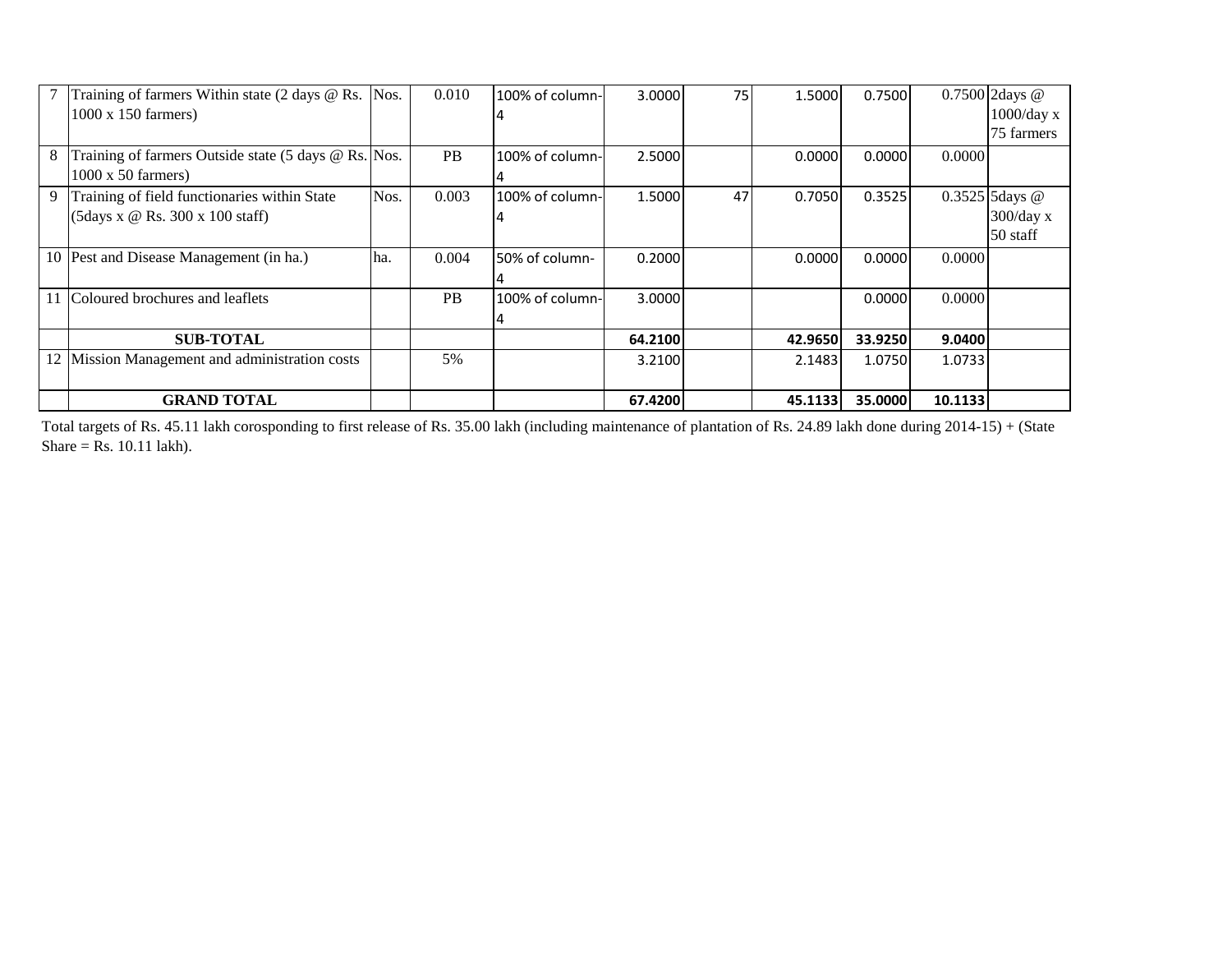|                | Physical & Financial Targets, Allocation and Achievements for 2015-16 |        |                 |                 |  |  |  |  |  |
|----------------|-----------------------------------------------------------------------|--------|-----------------|-----------------|--|--|--|--|--|
|                | <b>STATE: TELANGANA</b>                                               |        |                 |                 |  |  |  |  |  |
|                |                                                                       |        |                 | Rs. in lakhs    |  |  |  |  |  |
| SI.            | <b>Tentative Allocation</b><br><b>Rates</b><br><b>Components</b>      |        |                 |                 |  |  |  |  |  |
|                |                                                                       |        |                 | <b>Proposed</b> |  |  |  |  |  |
|                |                                                                       |        | Phy             | Total           |  |  |  |  |  |
|                | Small Nurseries in public sector (in nos.)                            | 10.000 | 2               | 20              |  |  |  |  |  |
| $\overline{2}$ | Plantation in forest areas/ public land (through                      | 0.210  | 160             | 33.6            |  |  |  |  |  |
|                | JFMC/ Panchayati Raj Institutions/ SHGs,                              |        |                 |                 |  |  |  |  |  |
|                | Women group etc.) (in ha.)                                            |        |                 |                 |  |  |  |  |  |
| 3              | Improvement of existing stock in Public Sector                        | 0.200  | 202             | 40.4            |  |  |  |  |  |
|                | (in ha.)                                                              |        |                 |                 |  |  |  |  |  |
| $\overline{4}$ | Training of field functionaries within State(in                       |        | $0.003$ 80 nos. | 0.24            |  |  |  |  |  |
|                | nos.)                                                                 |        |                 |                 |  |  |  |  |  |
| 5              | <b>Evaluation and Monitoring</b>                                      | PB     |                 |                 |  |  |  |  |  |
|                | <b>SUB-TOTAL</b>                                                      |        |                 | 95.24           |  |  |  |  |  |
| 6              | Mission Management and administration costs                           | 5%     |                 | 4.76            |  |  |  |  |  |
|                |                                                                       |        |                 |                 |  |  |  |  |  |
|                | <b>GRAND TOTAL</b>                                                    |        |                 | 100.00          |  |  |  |  |  |
|                |                                                                       |        |                 |                 |  |  |  |  |  |

Total targets of Rs. 100.00 lakh corosponding to first release of Rs. 50.00 lakh + State Share =  $\text{Rs.}$  50.00 lakh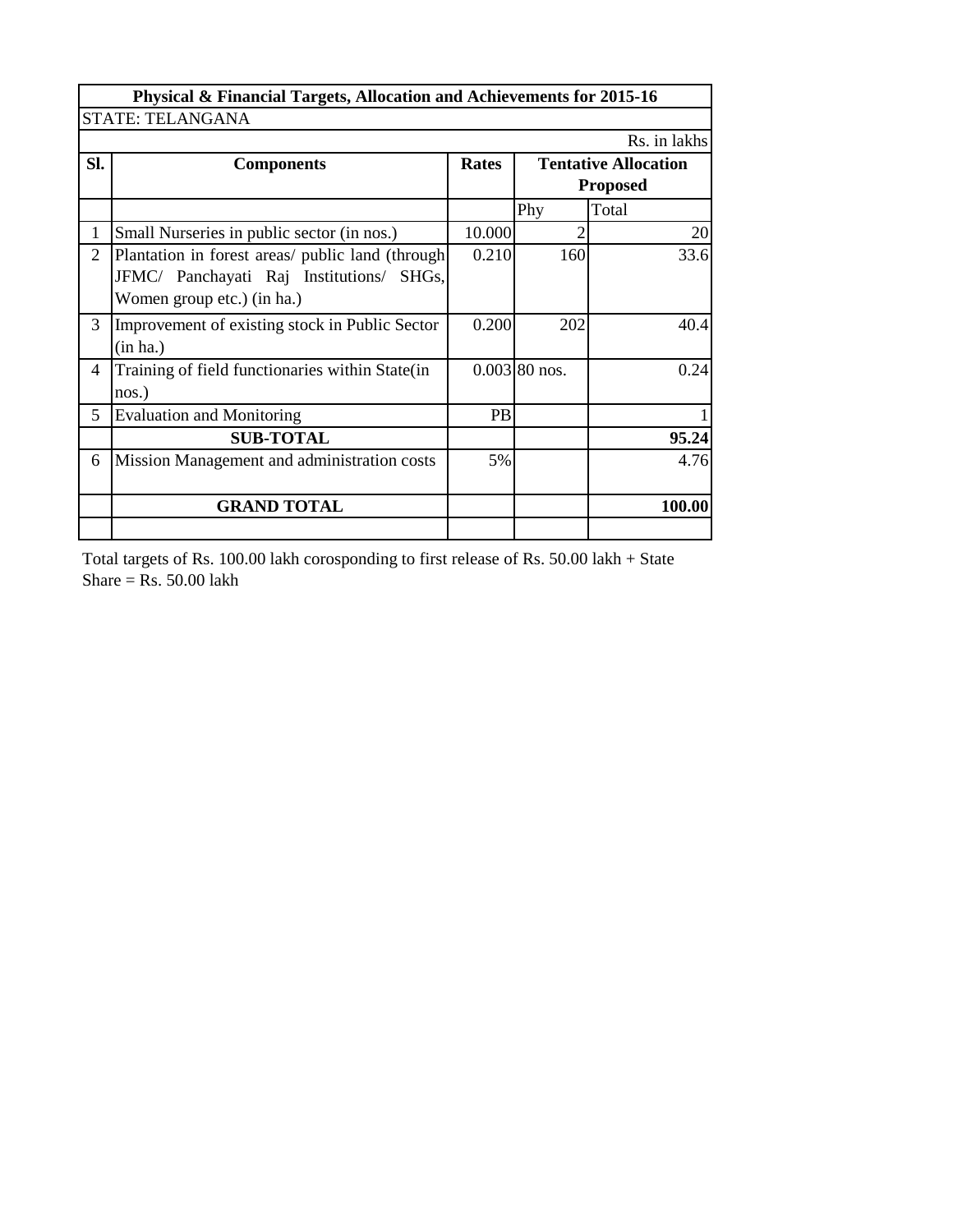|                | Physical & Financial Targets, Allocation and Achievements for 2015-16 |              |      |                             |  |  |  |  |
|----------------|-----------------------------------------------------------------------|--------------|------|-----------------------------|--|--|--|--|
|                | <b>STATE: MANIPUR</b>                                                 |              |      |                             |  |  |  |  |
|                |                                                                       |              |      | Rs. in lakhs                |  |  |  |  |
| Sl.            | <b>Components</b>                                                     | <b>Rates</b> |      | <b>Tentative Allocation</b> |  |  |  |  |
|                |                                                                       |              | Phy  | Total                       |  |  |  |  |
| 1              | Hi-tech Nurseries in public sector (in nos.)                          | 40.000       |      | 0                           |  |  |  |  |
| $\overline{2}$ | Rehabilitation of existing TC units in public                         | 21.000       |      | $\vert 0 \vert$             |  |  |  |  |
|                | sector (in nos.)                                                      |              |      |                             |  |  |  |  |
| 3              | Plantation in forest areas/ public land (through                      | 0.210        | 1650 | 346.5                       |  |  |  |  |
|                | JFMC/ Panchayati Raj Institutions/ SHGs,                              |              |      |                             |  |  |  |  |
|                | Women group etc.) (in ha.)                                            |              |      |                             |  |  |  |  |
| 4              | Plantation in non-forest areas (in ha.)                               | 0.053        | 1200 | 63                          |  |  |  |  |
| 5              | Maintenance for Plantation w.e.f. 2014-15 in                          |              |      |                             |  |  |  |  |
|                | forest area/Public land                                               |              |      |                             |  |  |  |  |
|                | First Year 25%                                                        | 0.105        | 400  | 42                          |  |  |  |  |
|                | Second Year 25%                                                       | 0.105        |      | $\theta$                    |  |  |  |  |
| 6              | Maintenance for Plantation w.e.f. 2014-15 in                          |              |      |                             |  |  |  |  |
|                | non-forest area                                                       |              |      |                             |  |  |  |  |
|                | First Year 25%                                                        | 0.026        | 500  | 13.13                       |  |  |  |  |
|                | Second Year 25%                                                       | 0.026        |      | $\theta$                    |  |  |  |  |
| $\overline{7}$ | Improvement of existing stock in Public Sector                        | 0.200        | 425  | 85                          |  |  |  |  |
|                | (in ha.)                                                              |              |      |                             |  |  |  |  |
| 8              | Training of farmers Within state (in nos.)                            | 0.0100       | 190  | 1.9                         |  |  |  |  |
| 9              | Demonstration of Technology in Forest                                 | 0.500        | 8    | 4                           |  |  |  |  |
|                | Areas(in nos.)                                                        |              |      |                             |  |  |  |  |
| 10             | Workshop/Seminars at: National Level (in                              | 5.000        |      | $\boldsymbol{0}$            |  |  |  |  |
| 11             | Workshop/Seminars at: State Level (in nos.)                           | 3.000        |      | $\boldsymbol{0}$            |  |  |  |  |
| 12             | Participation in Domestic trade fair (in nos.)                        | 8.000        |      | 8                           |  |  |  |  |
| 13             | <b>Evaluation and Monitoring</b>                                      | PB           |      | 1                           |  |  |  |  |
| 14             | Coloured brochures and leaflets                                       | PB           |      | 1                           |  |  |  |  |
|                | 15 Promotional campaigns through Electronic/                          | PB           |      | $\mathbf{1}$                |  |  |  |  |
|                | Audio-visual/Media/Newspapers                                         |              |      |                             |  |  |  |  |
|                | <b>SUB-TOTAL</b>                                                      |              |      | 566.525                     |  |  |  |  |
|                | 16 Mission Management and administration costs                        | 5%           |      | 28.32625                    |  |  |  |  |
|                |                                                                       |              |      |                             |  |  |  |  |
|                | <b>GRAND TOTAL</b>                                                    |              |      | 594.85125                   |  |  |  |  |

Total targets of Rs. 594.87 lakh corosponding to total available balance of Rs. 325.00 (first release of Rs. 321.29 lakh + Rs. 3.71 lakh as unspent balance) (including maintenance of plantation of Rs. 55.13 lakh done during 2014-15) + (State Share = Rs. 269.87 lakh)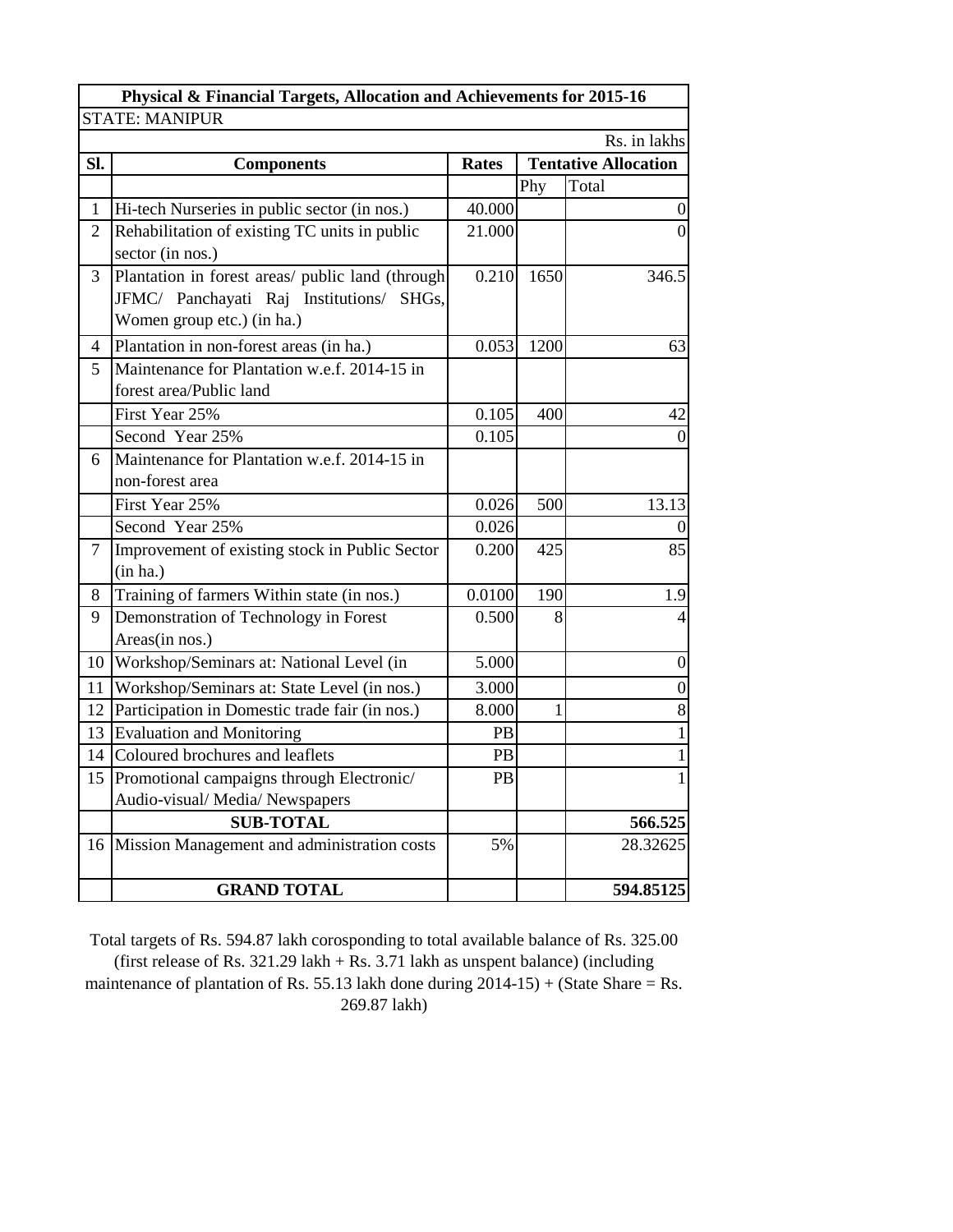|                | Physical & Financial tentative Allocation and Targets for 2015-16                                                                                        |              |                |                             |  |  |  |
|----------------|----------------------------------------------------------------------------------------------------------------------------------------------------------|--------------|----------------|-----------------------------|--|--|--|
|                | <b>STATE: SIKKIM</b>                                                                                                                                     |              |                |                             |  |  |  |
|                |                                                                                                                                                          |              |                | Rs. in lakhs                |  |  |  |
| Sl.            | <b>Components</b>                                                                                                                                        | <b>Rates</b> |                | <b>Tentative Allocation</b> |  |  |  |
|                |                                                                                                                                                          |              | Phy            | Fin                         |  |  |  |
| $\mathbf{1}$   | 2                                                                                                                                                        | 3            | $\overline{4}$ | 5                           |  |  |  |
| $\mathbf{1}$   | Small Nurseries in public sector (in nos.)                                                                                                               | 10.000       |                | 0.00                        |  |  |  |
| $\overline{2}$ | Plantation in forest areas/ public land (through JFMC/<br>Panchayati Raj Institutions/ SHGs, Women group etc.) (in<br>ha.)                               | 0.210        |                |                             |  |  |  |
| 3              | Maintenance for Plantation upto 2013-14 in forest area                                                                                                   | 0.125        |                |                             |  |  |  |
| 4              | Maintenance for Plantation w.e.f. 2014-15 in forest<br>area/Public land                                                                                  | 0.105        | 100            | 10.50                       |  |  |  |
| 5              | Maintenance for Plantation w.e.f. 2014-15 in non-forest<br>area                                                                                          | 0.026        | 400            | 10.40                       |  |  |  |
| 6              | Maintenance for Plantation w.e.f. 2014-15 in non-forest<br>area with drip irrigation                                                                     | 0.037        | 100            | 3.70                        |  |  |  |
| $\overline{7}$ | Improvement of existing stock in Private Sector (in ha.)                                                                                                 | 0.080        | 200            | 16.00                       |  |  |  |
| 8              | Training of farmers Within state (in nos.)                                                                                                               | 0.0100       | 285            | 2.85                        |  |  |  |
| 9              | Training of field functionaries / artisans within State(in<br>nos.)                                                                                      | 0.003        | 390            | 1.17                        |  |  |  |
| 10             | Demonstration of Technology in Forest Areas(in nos.)                                                                                                     | 0.500        | 15             | 7.50                        |  |  |  |
| 11             | Demonstration of Technology in Non-Forest Areas(in<br>nos.)                                                                                              | 0.250        | 30             | 7.50                        |  |  |  |
| 12             | Pest and Disease Management (in ha.)                                                                                                                     | 0.002        |                |                             |  |  |  |
| 13             | <b>Bamboo Wholesale and Retail Markets</b>                                                                                                               | 12.500       |                |                             |  |  |  |
| 14             | Retail Outlets (Showroom) in Ten Metros (in nos.)                                                                                                        | 30.000       |                |                             |  |  |  |
| 15             | Participation in Domestic trade fair (in nos.)                                                                                                           | 8.000        | 1              | 8.00                        |  |  |  |
| 16             | <b>Evaluation and Monitoring</b>                                                                                                                         | PB           |                | 1.00                        |  |  |  |
|                | 17 Promotional campaigns through Electronic/Audio-visual/                                                                                                | PB           |                | 1.00                        |  |  |  |
| 18             | Coloured brochures and leaflets                                                                                                                          | PB           |                | 1.00                        |  |  |  |
| 19             | Innovative - Establishment of Common Facility Centre for<br>preliminary processing of bamboo for value (Project may<br>be submitted for approval of EMC) | PB           |                | 25.00                       |  |  |  |
|                | <b>SUB-TOTAL</b>                                                                                                                                         |              |                | 95.62                       |  |  |  |
| 20             | Mission Management and administration costs                                                                                                              | 5%           |                | 4.78                        |  |  |  |
|                | <b>GRAND TOTAL</b>                                                                                                                                       |              |                | 100.40                      |  |  |  |

Total targets of Rs. 238.48 lakh corosponding to total available balance of Rs. 200.58 (first release of Rs. 195.60 lakh + Rs. 4.98 lakh as unspent balance) (including maintenance of plantation and other liabilities of Rs. 162.68 lakh done during 2014-15) + (State Share = Rs. 37.90 lakh)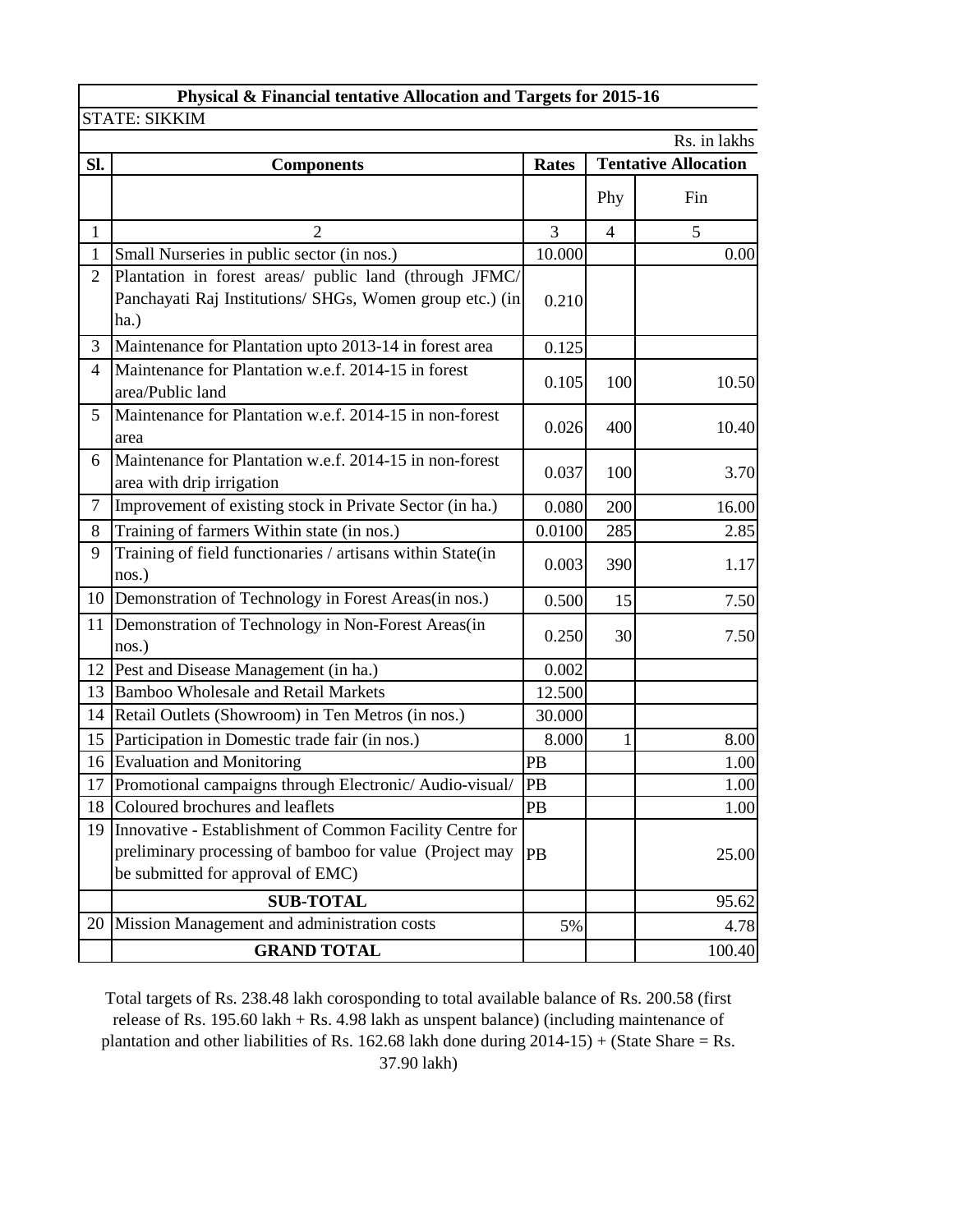|                | Component wise physical and financial targets for the year 2015-16 under NABM                                          |           |           |                |                                    |               |        |                                    |                                |                                                                                                          |
|----------------|------------------------------------------------------------------------------------------------------------------------|-----------|-----------|----------------|------------------------------------|---------------|--------|------------------------------------|--------------------------------|----------------------------------------------------------------------------------------------------------|
|                | State: CBTC, Guwahati                                                                                                  |           |           |                |                                    |               |        |                                    |                                |                                                                                                          |
|                |                                                                                                                        |           |           |                |                                    |               |        |                                    |                                | Rs. in lakhs                                                                                             |
| S1.            | Components                                                                                                             | Unit      | Estimated | Pattern of     | Assistance<br>sought<br>from state | Quantity      |        | Amount admissible (Rs. in<br>lakh) |                                | Remarks                                                                                                  |
|                |                                                                                                                        |           | unit cost | assistance (%) | (Rs. in<br>lakh)                   | approved      | Total  | Central<br>share<br>$(100\%)$      | <b>State</b><br>share<br>(NIL) |                                                                                                          |
| 1              | <b>RESEARCH AND DEVELOPMENT</b>                                                                                        |           |           |                |                                    |               |        |                                    |                                |                                                                                                          |
|                | Development of Bamboo Processing Tools                                                                                 |           |           |                |                                    |               |        |                                    |                                |                                                                                                          |
| $\overline{2}$ | PLANTATION INFRASTRUCTURE DEVELOPMENT                                                                                  |           |           |                |                                    |               |        |                                    |                                |                                                                                                          |
| $\mathbf{i}$   | Bamboo Nursery for demonstration cum<br>production (0.5 ha)                                                            | Nos.      | 10.00     | 100.00         | 5.00                               | 1             | 5.00   | 5.00                               |                                |                                                                                                          |
| 3              | <b>Technology Transfer &amp; HRD</b>                                                                                   |           |           |                |                                    |               |        |                                    |                                |                                                                                                          |
| $\mathbf{i}$   | Training of Farmers (3 days) for 5 persons from<br>each state                                                          | Nos.      | 0.01      | 100.00         | 1.80                               | 60            | 0.60   | 0.60                               |                                | one day for 5 persons<br>from each state                                                                 |
| ii.            | National Level Seminar on Bamboo Products &<br>Marketing(NER + Eastern India)                                          | Nos.      | 5.00      | 100.00         | 5.00                               | $\mathbf{1}$  | 5.00   | 5.00                               |                                |                                                                                                          |
| $\overline{4}$ | <b>INNOVATIVE INTERVENTIONS IN BAMBOO</b>                                                                              |           |           |                |                                    |               |        |                                    |                                | CBTC requested to                                                                                        |
| $\mathbf{i}$   | Development of low cost bamboo school<br>furniture in collaboration with IIT, NID and other<br>designers               | <b>PB</b> |           |                | 4.00                               |               |        |                                    |                                | submit DPR on<br>innovative intervation.<br>Innovative project<br>proposal to be approved<br>by Empowred |
| ii             | Development of low cost bamboo roofing<br>matrial using oplymer coatings with ICFRI,<br>Dehradun, IIT(G) and CIPET etc | PB        |           |                | 6.00                               |               |        |                                    |                                | <b>Monitoring Committee</b><br>under chairmanship of<br>Addl. Secretary                                  |
| 6              | <b>ESTABLISHMENT OF MARKETING</b><br><b>INFRASTRUCTURE</b>                                                             |           |           |                |                                    |               |        |                                    |                                |                                                                                                          |
| $\mathbf{i}$   | Participation in Domestic Trade Fairs                                                                                  | Nos.      | 8.00      | 100.00         | 16.00                              |               |        |                                    |                                |                                                                                                          |
| $\tau$         | <b>IMPLEMENTATION MONITORING MECHANISM</b><br><b>Bamboo Technical Support Group (As per</b><br><b>ANNEXURE II)</b>     |           |           |                |                                    |               |        |                                    |                                |                                                                                                          |
|                | <b>Appointment of Experts</b>                                                                                          |           |           |                |                                    |               |        |                                    |                                |                                                                                                          |
| $\mathbf{i}$   | Bamboo Consultant (Technical)                                                                                          |           |           |                |                                    | 6.00 8 months | 4.00   | 4.00                               |                                |                                                                                                          |
| $\mathbf{ii}$  | Travel to all the states for meeting and BLS @<br>Rs. 31800/- per state                                                |           |           |                | 3.82                               | 8             | 2.5440 | 2.5440                             |                                |                                                                                                          |
|                | <b>SUB TOTAL</b>                                                                                                       |           |           |                | 47.62                              |               | 17.14  | 17.14                              |                                |                                                                                                          |
| 8              | <b>Mission Management and Administration Cost</b>                                                                      |           | 5%        |                | 2.38                               |               | 0.86   | 0.86                               |                                |                                                                                                          |
|                | <b>GRAND TOTAL</b>                                                                                                     |           |           |                | 50.00                              |               | 18.00  | 18.00                              |                                |                                                                                                          |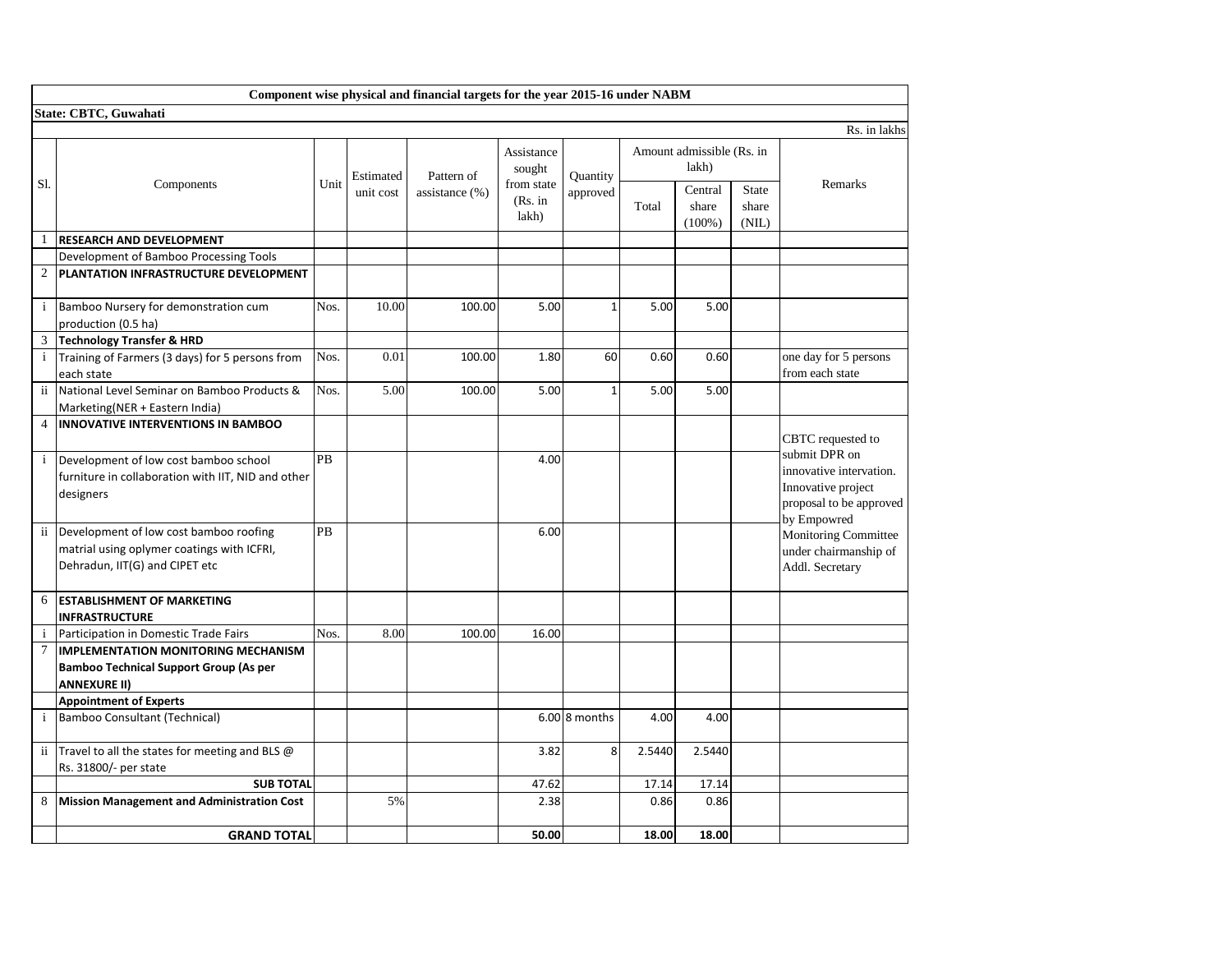|                         | Component wise physical and financial targets for the year 2015-16 under NABM |                                 |                |                         |
|-------------------------|-------------------------------------------------------------------------------|---------------------------------|----------------|-------------------------|
|                         | BTSG: KFRI, Peechi                                                            |                                 |                |                         |
|                         |                                                                               |                                 |                | Rs. in lakhs            |
| SI.                     | <b>Components</b>                                                             | Rates                           |                | <b>Targets Proposed</b> |
|                         |                                                                               |                                 | Phy            | Fin                     |
| 1                       | <b>Transfer Technology &amp; HRD</b>                                          |                                 |                |                         |
| a                       | Training of farmers/ artisans (in nos.)                                       |                                 |                |                         |
|                         | i) Within State                                                               | Rs. 1000/ person x 5 days       | 50             | 2.50                    |
|                         | ii) Outside State                                                             | Rs. 1000/ person x 5 days       | 50             | 2.50                    |
|                         | Total i+ii                                                                    |                                 |                | 5.00                    |
| b                       | Training of field functionaries (in nos.)                                     |                                 |                |                         |
|                         | i) Within State                                                               | Rs. 300+TA/DA (estimated as Rs. | 20             | 2.40                    |
|                         |                                                                               | 2100)/ participant x 5 days     |                |                         |
|                         | ii) Outside State                                                             | Rs. 300+TA/DA (estimated as Rs. | 50             | 6.00                    |
|                         |                                                                               | 2100)/ participant x 5 days     |                |                         |
|                         | Total i+ii                                                                    |                                 |                | 8.40                    |
| $\mathbf c$             | Workshops/Seminars/Training                                                   |                                 |                |                         |
|                         | (ii) National Level (Seminar on Policy)                                       | Rs. 5 lakhs                     |                | 5.00                    |
| $\overline{2}$          | <b>Implementation Monitoring Mechanism</b>                                    |                                 |                |                         |
| a                       | <b>Evaluation and Monitoring</b>                                              | PB                              |                |                         |
|                         | i) Institutional mechanisms and policy provisions towards community           | PB                              |                | 3.00                    |
|                         | empowerment                                                                   |                                 |                |                         |
|                         | ii) Base Line Survey for assessing potential for improvement of               | PB                              |                | 2.00                    |
|                         | productivity                                                                  |                                 |                |                         |
| b                       | <b>Bamboo Technical Support Group</b>                                         | PB                              |                |                         |
|                         | i) Travel (for BTSG + NBM Assignments)                                        |                                 |                | 3.50                    |
|                         | ii) Consultants @ Rs. 25000x6                                                 |                                 | $\overline{2}$ | 3.00                    |
|                         | iii) Consultants @ Rs. 14000x10x4 nos                                         |                                 | $\mathfrak{D}$ | 2.80                    |
|                         | Total i+ii+iii                                                                |                                 |                | 9.30                    |
| $\mathbf{c}$            | <b>Coloured Brochures And Leaflets</b>                                        | PB                              |                | 0.50                    |
| d                       | Database Generation & Management(Information, Web Based                       | PB                              |                | 2.00                    |
|                         | Database)                                                                     |                                 |                |                         |
| 3                       | <b>R&amp;D</b> Projects                                                       |                                 |                |                         |
| $\mathbf{i}$            | *Plant Growth Promoting and bio-control microbes for high quality             | R&D                             |                | 4.00                    |
|                         | bamboo planting stock production                                              |                                 |                |                         |
| ii                      | DNA Barcoding Project (2nd Year)                                              | R&D                             |                | 10.04                   |
| $\overline{\mathbf{4}}$ | <b>Innovative Interventions</b>                                               |                                 |                |                         |
| 5                       | Strengthening of Bamboo Primary Processing Centre (CFC)                       | PB                              |                | 22.20                   |
| 6                       | *Tools for management and harvesting operations in bamboo                     | PB                              |                | 6.00                    |
|                         | Sub Total (1 to 5)                                                            |                                 |                | 77.44                   |
| 7                       | Mission Management and administration costs @                                 | 5%                              |                | 3.87                    |
|                         | <b>Total</b>                                                                  |                                 |                | 81.31                   |

\* KFRI, Peechi is requested to submit detailed project proposal for approval of Empowered Monitoring Committee (EMC) and implement after the approval of EMC.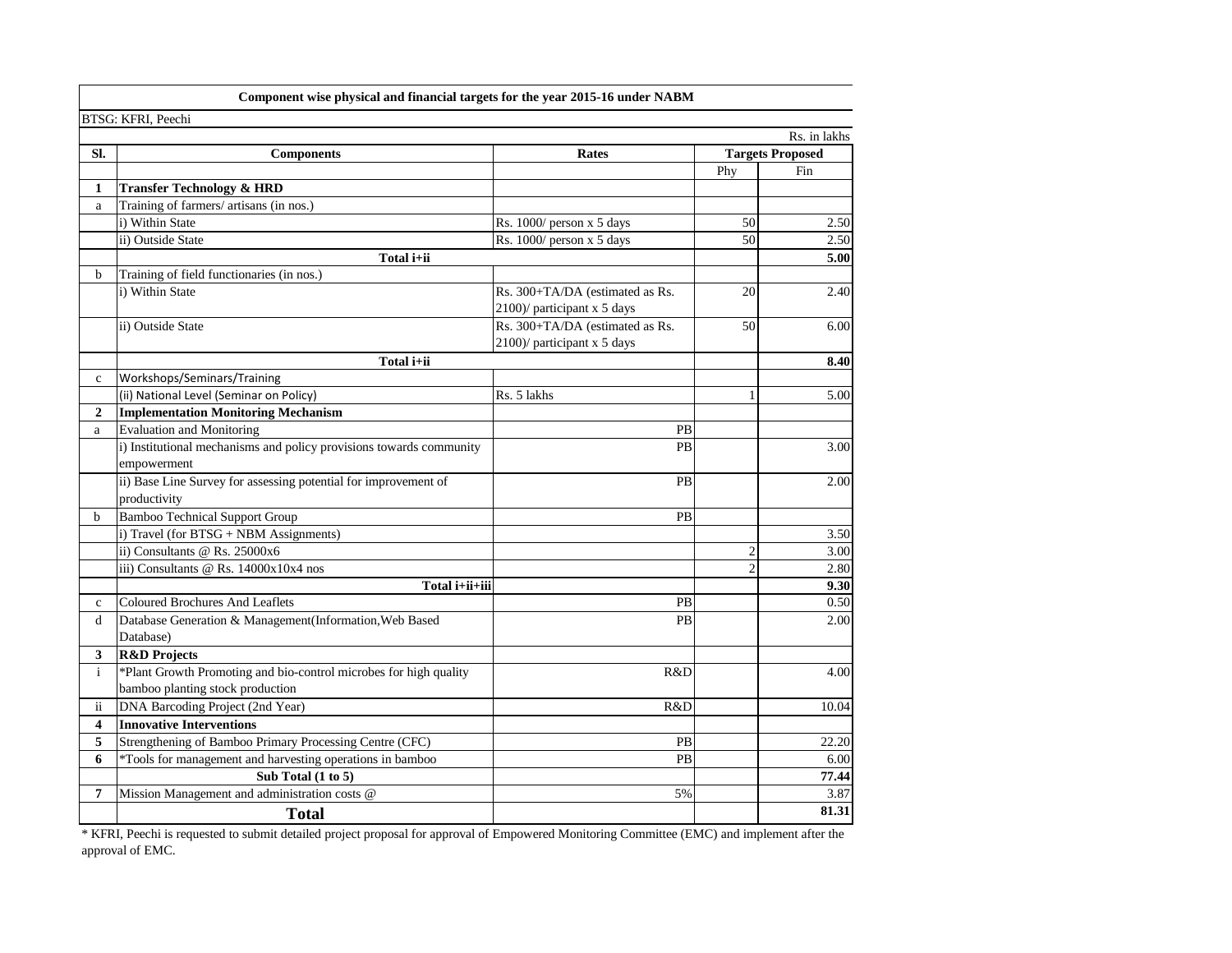|                          | Vorks/ Activities of year 2014-15 lying incomplete and to be completed in current year (AAP 2015-16                                                                                        |                            |                                                                                                                                                                                                                                                                                                                                  |                                          |                                   |
|--------------------------|--------------------------------------------------------------------------------------------------------------------------------------------------------------------------------------------|----------------------------|----------------------------------------------------------------------------------------------------------------------------------------------------------------------------------------------------------------------------------------------------------------------------------------------------------------------------------|------------------------------------------|-----------------------------------|
| $\overline{\mathsf{SI}}$ | Name of work/<br>activities                                                                                                                                                                | Rate (in Rs.)              | Physical target                                                                                                                                                                                                                                                                                                                  | Financial<br>Allocation<br>(Rs.in lakhs) | Remarks                           |
| $\mathbf 1$              | Printing<br>of bamboo<br>literature                                                                                                                                                        |                            | Draft of manuscript for<br>Handbook on NBM's<br>priority species'has<br>already been prepared<br>during 2014-15. Printing<br>to be carried out.                                                                                                                                                                                  | $\overline{5}$                           | Included in<br>AAP<br>2015-16     |
| $\overline{2}$           | Centralized<br>Publicity<br>Campaign                                                                                                                                                       |                            |                                                                                                                                                                                                                                                                                                                                  | 2.0                                      | Included in<br>AAP<br>2015-16     |
| 3                        | Dissemination of<br>bamboo technology<br>developed by ICFRE<br>Institutes to State<br>Forest Departments,<br>farmers, fields<br>functionaries,<br>artisans, industries<br>etc.             | PB                         | 1. Hand Book of<br><b>Bamboo</b><br>Technology<br>Rs.3.50 lakhs.<br>2. Bamboo<br>Technology<br>Interpreta-<br>tion Centre<br>(Rs.2.50 lakh.)<br>3. Bamboo<br>Technology<br><b>Craft Melas</b><br>(Rs.10.00<br>Lacs). Two craft melas<br>one each at Manali &<br>Dehradun were<br>organized with grand<br>success during 2014-15. | 16.00                                    | Included in<br>AAP<br>2015-16     |
| 4                        | Exposure<br>Visit of BTSG-ICFRE lakhs/<br>and NBM personnel<br>/scientists<br>trainers to R&D<br>organisations of<br>national repute in<br>bamboo processing<br>and product<br>development | LS@Rs. 0.40<br>participant |                                                                                                                                                                                                                                                                                                                                  | 6.0                                      | Included in<br>the AAP<br>2015-16 |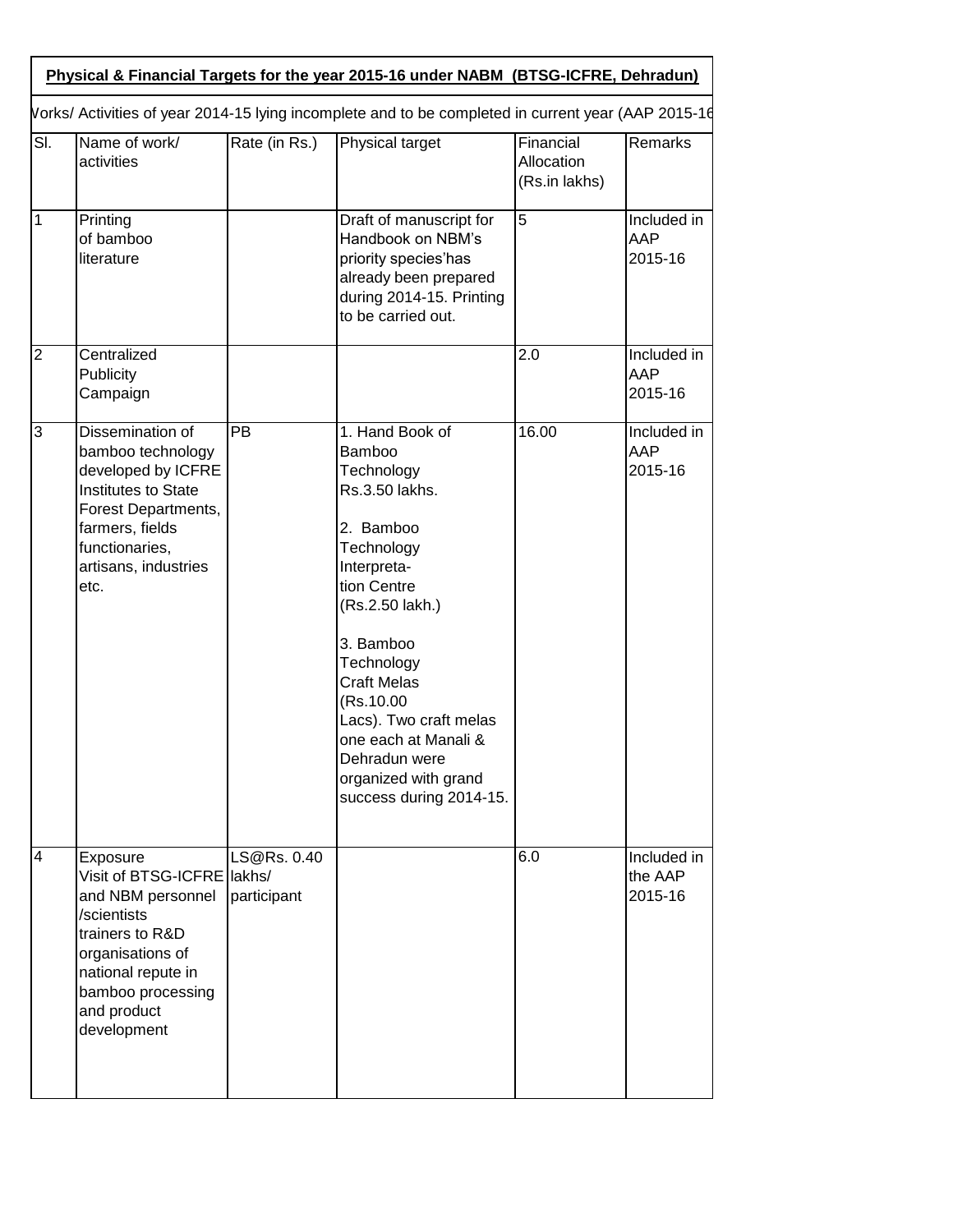| $\overline{5}$ | Participation in<br><b>Bamboo Craft</b><br>melas, exhibitions<br>and other events<br>Including stall rent,<br>transportation of<br>exhibits<br>etc.                                                                                                                                                                                                                | $\overline{\mathsf{LS}}$                                                                                                               |                                                                                                                                                                                                                                                 | $\overline{5.0}$ | Included in<br>AAP<br>2015-16 |
|----------------|--------------------------------------------------------------------------------------------------------------------------------------------------------------------------------------------------------------------------------------------------------------------------------------------------------------------------------------------------------------------|----------------------------------------------------------------------------------------------------------------------------------------|-------------------------------------------------------------------------------------------------------------------------------------------------------------------------------------------------------------------------------------------------|------------------|-------------------------------|
| 6              | Commercial<br>Production of<br>quality planting<br>material of bamboo<br>species.                                                                                                                                                                                                                                                                                  | PB.<br>Rs.21.00<br>Lakh per<br>Facility                                                                                                | Upgradation<br>of tissue<br>culture<br>facilities at<br>FRI,<br>RFRI&<br><b>TFRI</b>                                                                                                                                                            | 63.0             | Included in<br>AAP<br>2015-16 |
| 7              | Development of<br>questionnaire for<br>base line<br>survey & database<br>on bamboo<br>resource,<br>utilisation and<br>marketing for<br>monitoring and<br>evaluation purposes<br>(Total Project Cost<br>Rs.12 lakh) Project<br>Duration = $2$ years<br>(2013-14 & 2014-15)<br>1st Year Budget $=$<br><b>Rs.2.00 Lakh</b><br>2nd Year<br>Budget = $Rs.10.00$<br>Lakh | $\overline{PB}$<br>Rs. 10.00<br>already<br>approved<br>project (phase-<br>$II$ ).<br>Phase-I<br>already<br>completed in<br>March 2015. | Servicing of Web portal<br>including dedicated data<br>management platform<br>(Rs. 2.5 lakhs)<br>Four Regional training<br>workshops for State<br>Mission Directors and<br>key Bamboo Division<br>(Rs. 6.0 lakhs @ Rs.<br>1.50 lakhs/ training) | 10.0             | Included in<br>AAP<br>2015-16 |
|                | Total                                                                                                                                                                                                                                                                                                                                                              |                                                                                                                                        |                                                                                                                                                                                                                                                 | 107.0            |                               |
|                |                                                                                                                                                                                                                                                                                                                                                                    |                                                                                                                                        |                                                                                                                                                                                                                                                 |                  |                               |